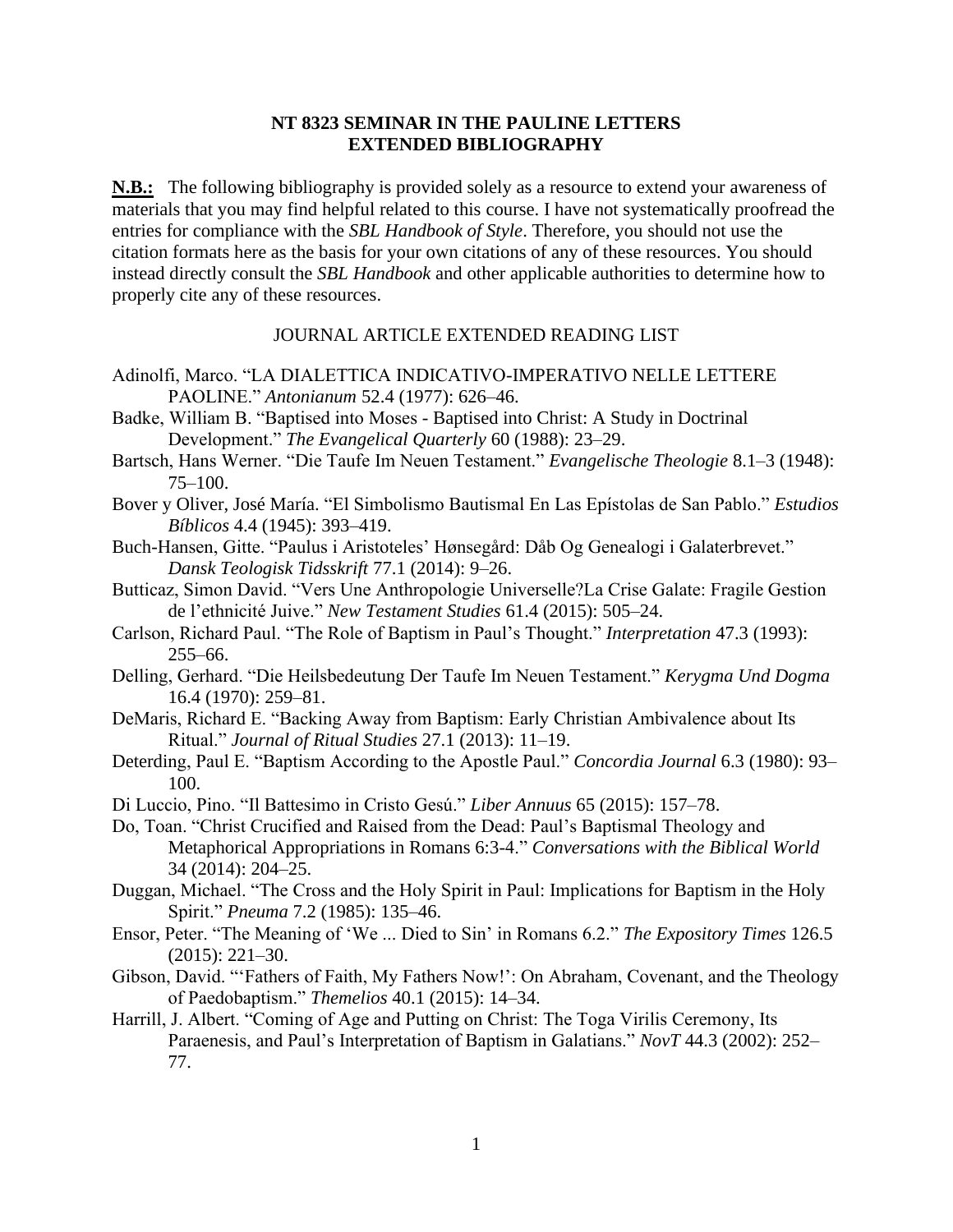- Holladay, Carl R. "Baptism in the New Testament and Its Cultural Milieu: A Response to Everett Ferguson, Baptism in the Early Church." *Journal of Early Christian Studies* 20.3 (2012): 343–69.
- Howard, J Keir (James Keir). "Into Christ: A Study of the Pauline Concept of Baptismal Union." *The Expository Times* 79.5 (1968): 147–51.
- Hunn, Debbie. "The Baptism of Galatians 3:27: A Contextual Approach." *ExpTim* 115.11 (2004): 372–75.
- Klaar, Erich. "Zum Paulinischen Taufverständnis." *Zeitschrift Für Die Neutestamentliche Wissenschaft Und Die Kunde Der Älteren Kirche* 49.3–4 (1958): 278–82.
- Kossen, Hendrik Bernardus. "Verbond En Besnijdenis Bij Paulus in Verband Met de Doop." *NTT* 19.6 (1965): 433–65.
- Kwon, Youngju. "Baptism or Gospel of Grace?: Romans 6 Revisited." *The Expository Times* 128.5 (2017): 222–30.
- Lamoreaux, Jason T. "Ritual Negotiation in 1 Corinthians: Pauline Authority and the Corinthian Community." *Neotestamentica* 50.2 (2016): 397–422.
- Lutheran Church of Australia. Commission on Theology and Inter-Church Relations. "Galatians 3:26-29 and the Ordination of Women." *Lutheran Theological Journal* 39.1 (2005): 84– 93.
- McDonnell, Kilian, and George T Montague. "A Response to Paul Turner on Christian Initiation and Baptism in the Holy Spirit." *Worship* 71.1 (1997): 51–62.
- Mikoski, Gordon S. "'Is Everyone Just Playing Defense Now?'" *Theology Today* 73.1 (2016): 5– 8.
- Mitchell, Nathan. "'Paul on Baptism.'" *Worship* 83.2 (2009): 160–72.
- Moraes, Natanael B P, and Elton Jr. "Atos 19:1-7: Batismo Ou Rebatismo?" *Kerygma (Online)* 10.1 (2014): 153–71.
- Paluchník, Štefan. "DER APOSTEL PAULUS UND DIE ÄLTEREN CHRISTLICHEN TRADITIONEN." *Communio Viatorum* 58.1 (2016): 55–76.
	- ———. "Etické Konsekvence Křtu v Římanům 6." *Teologická Reflexe* 19.1 (2013): 63–77.
- Paroschi, Wilson. "Acts 19:1-7 Reconsidered in Light of Paul's Theology of Baptism." *Andrews University Seminary Studies* 47.1 (2009): 73–100.
- Patrick, James E. "Living Rewards for Dead Apostles: 'baptised for the Dead' in 1 Corinthians 15.29." *New Testament Studies* 52.1 (2006): 71–85.
- Petersen, Anders Klostergaard. "Shedding New Light on Paul's Understanding of Baptism: A Ritual-Theoretical Approach to Romans 6." *Studia Theologica* 52.1 (1998): 3–28.
- Peterson, Jeffrey. "'The Circumcision of the Christ': The Significance of Baptism in Colossians and the Churches of the Restoration." *ResQ* 43.2 (2001): 65–77.
- Prothro, James B. "The Strange Case of Δικαιόω in the Septuagint and Paul: The Oddity and Origins of Paul's Talk of 'Justification.'" *Zeitschrift Für Die Neutestamentliche Wissenschaft Und Die Kunde Der Älteren Kirche* 107.1 (2016): 48–69.
- Ru, G de. "De Doop van Israël Tussen Egypte En de Sinaï." *NTT* 21.5 (1967): 348–69.
- Salter, Martin C. "Does Baptism Replace Circumcision?: An Examination of the Relationship between Circumcision and Baptism in Colossians 2:11-12." *Themelios* 35.1 (2010): 15– 29.
- Schell, Vitor Hugo. "O SIGNIFICADO DO BATISMO PARA A VIDA CRISTÃ A PARTIR DE ROMANOS 6.1-11." *Vox Scripturae* 24.2 (2016): 69–97.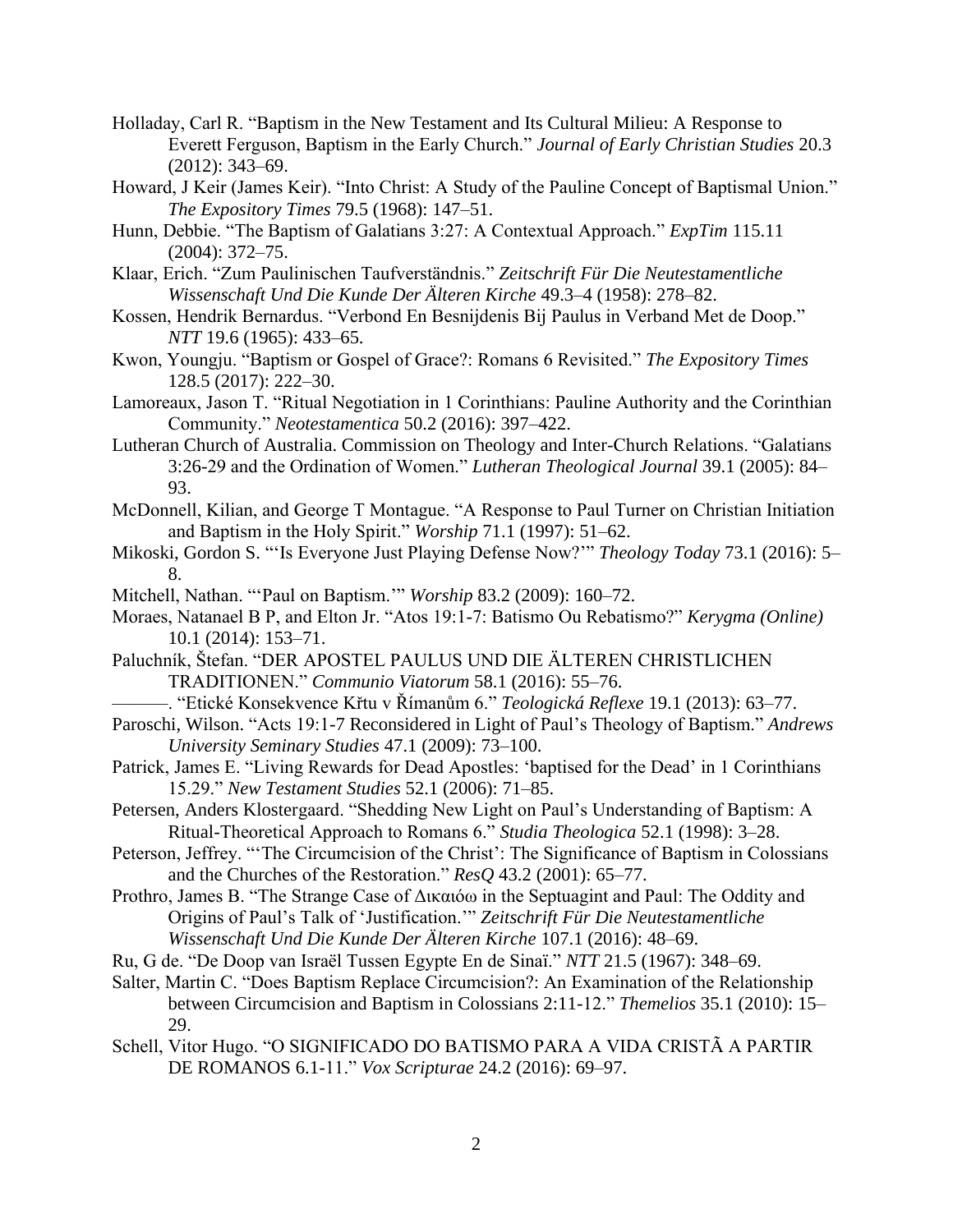- Smit, Peter-Ben. "Ritual Failure in Romans 6." *Hervormde Teologiese Studies* 72.4 (2016): 1– 13.
- Stolle, Volker. "Taufe Und Buße: Luthers Interpretation von Röm 6,3-11." *Kerygma Und Dogma* 53.1 (2007): 2–34.
- Suggit, John N. "The Eucharist as Eschatological Proclamation, According to St. Paul." *Neotestamentica* 21.1 (1987): 11–24.
- Szabados, Ádám. "The Spirit in Baptism and the Lord's Supper: An Exegesis of 1 Corinthians 12:13." *Studia Universitatis Babeș-Bolyai. Theologia Reformata Transylvaniensis* 61.1 (2016): 19–41.
- Taylor, Nicholas (Nicholas H). "Baptism for the Dead (1 Cor 15:29)?" *Neotestamentica* 36.1–2 (2002): 111–20.
- Vassiliadis, Petros. "The Biblical (New Testament) Foundation of Baptism: Baptismal Theology as a Prerequisite of Eucharistic Theology." *The Greek Orthodox Theological Review* 60.3–4 (2015): 11–44.
- Vincent, Arthur. "Baptism and Evangelism." *Currents in Theology and Mission* 4.1 (1977): 43– 46.
- Vorster, Willem S. "The Religio-Historical Context of the Resurrection of Jesus and Resurrection Faith in the New Testament." *Neotestamentica* 23.2 (1989): 159–75.
- Wagner, J Ross. "Baptism 'into Christ Jesus' and the Question of Universalism in Paul." *Horizons in Biblical Theology* 33.1 (2011): 45–61.
- Wedderburn, A J M. "The Soteriology of the Mysteries and Pauline Baptismal Theology." *Novum Testamentum* 29.1 (1987): 53–72.
- White, Joel R. "Recent Challenges to the *Communis Opinio* on 1 Corinthians 15.29." *CBR* 10.3 (2012): 379–95.
- Winger, Thomas M. "The Reformation of Sanctification: Biblical Reflections on the Reformation." *Lutheran Theological Review* 29 (2017): 109–25.
- Yuh, Jason N. "Analysing Paul's Reference to Baptism in Galatians 3.27 through Studies of Memory, Embodiment and Ritual." *Journal for the Study of the New Testament* 41.4 (2019): 478–500.

## FULL EXTENDED BIBLIOGRAPHY

- Aageson, James W. "Written Also for Our Sake: Paul's Use of Scripture in the Four Major Epistles, with a Study of 1 Corinthians 10." Pages 152–81 in *Hearing the Old Testament in the New Testament*. Edited by Stanley E. Porter. Grand Rapids: Eerdmans, 2006.
- Adinolfi, Marco. "LA DIALETTICA INDICATIVO-IMPERATIVO NELLE LETTERE PAOLINE." *Antonianum* 52.4 (1977): 626–46.
- Aitken, Ellen Bradshaw. "Τὰ Δρώμενα Καὶ Τὰ Λεγόμενα: The Eucharistic Memory of Jesus' Words in First Corinthians." *HTR* 90.4 (1997): 359–70.
- Andrew David Naselli. "Is Every Sin Outside the Body except Immoral Sex? Weighing Whether 1 Corinthians 6:18b Is Paul's Statement or a Corinthian Slogan." *Journal of Biblical Literature* 136.4 (2017): 969.
- Antier, Guilhen. "Entre Résurrection et Croix: Nommer l'événement Selon Paul (1 Corinthiens 15)." *Études Théologiques et Religieuses* 79.4 (2004): 477–92.
- Arichea, Daniel C Bp. "1 Corinthians 15:1-58: An Asian Perspective." Pages 193–98 in *Return to Babel: Global Perspectives on the Bible*. Louisville, Ky.: Westminster John Knox Press, 1999.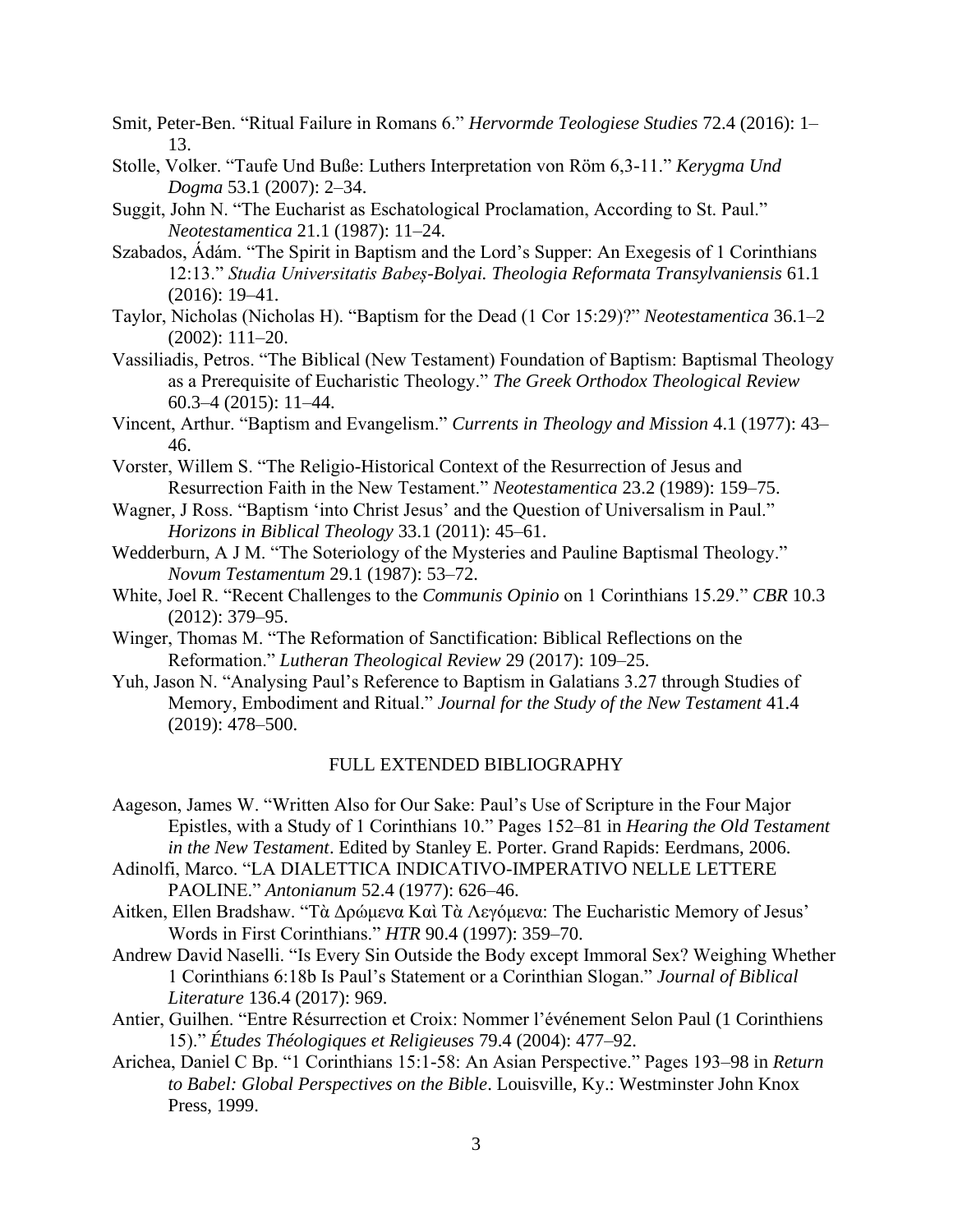- Arzt-Grabner, Peter, Ruth Elisabeth Kritzer, Amphilochios Papathomas, and Franz Winter, eds. *1. Korinther*. PKNT 2. Göttingen: Vandenhoeck and Ruprecht, 2006.
- Asher, Jeffrey R. "ΣΠΕΙΡΕΤΑΙ: Paul's Anthropogenic Metaphor in 1 Corinthians 15:42–44." *JBL* 120.1 (2001): 101–22.
- Atkins, Robet. "Ethnographic Observations within the Corinthian Correspondence." Paper presented at the annual meeting of the SBL. Boston, 18 November 2017.
- Badke, William B. "Baptised into Moses Baptised into Christ: A Study in Doctrinal Development." *The Evangelical Quarterly* 60 (1988): 23–29.
- Baird, William. "1 Corinthians 10:1–13." *Int* 44.3 (1990): 286–90.
- Baird, William R. "Among the Mature: The Idea of Wisdom in 1 Corinthians 2:6." *Int* 13.4 (1959): 425–32.
- Baker, William. "1 Corinthians." Pages 1–264 in *1 Corinthians, 2 Corinthians*. Cornerstone Biblical Commentary. Edited by Philip W. Comfort. Carol Stream, IL: Tyndale House, 2009.
- Bandstra, Andrew J. "Interpretation in I Corinthians 10:1–11." *CTJ* 6.1 (1971): 5–21.
- Barclay, William. *The Letters to the Corinthians*. 3rd ed. Louisville, KY; London: Westminster John Knox Press, 2002.
- Barrett, C. K. *The First Epistle to the Corinthians*. BNTC. London: Continuum, 1968.
- Barth, Karl. *The Resurrection of the Dead*. Eugene, OR: Wipf & Stock, 2003.
- Bartsch, Hans Werner. "Die Taufe Im Neuen Testament." *Evangelische Theologie* 8.1–3 (1948): 75–100.
- Bates, Matthew W. *The Hermeneutics of the Apostolic Proclamation: The Center of Paul's Method of Scriptural Interpretation*. Waco, TX: Baylor University Press, 2012.
- Bauer, Walter, William Arndt, F. Wilbur Gingrich, and Frederick W. Danker, eds. *A Greek-English Lexicon of the New Testament and Other Early Christian Literature*. Translated by Frederick W. Danker. 3rd ed. Chicago: University of Chicago Press, 2000.
- Beasley-Murray, George Raymond. *Baptism in the New Testament*. Eerdmans, 1973.
- Becker, Eve-Marie, and Kenneth Mtata. *Pauline Hermeneutics: Exploring the "Power of the Gospel."* Lutheran World Federation, 2017.
- Betz, Hans Dieter. "Transferring a Ritual: Paul's Interpretation of Baptism in Romans 6." Pages 84–118 in *Paul in His Hellenistic Context*. Edited by Troels Engberg-Pedersen. Minneapolis: Fortress, 1995.
- Blass, Friedrich. *Grammar of New Testament Greek*. Translated by Henry St. John Thackeray. London: MacMillan, 1898.
- Boers, Hendrikus. "Apocalyptic Eschatology in 1 Corinthians 15." *Int* 21.1 (1967): 50–65.
- Bonnard, Pierre. "La Communauté de Corinthe et La Résurrection: 1 Cor 15." *Foi et Vie* 69.1 (1970): 16–28.
- Borchert, Gerald L. "The Resurrection: 1 Corinthians 15." *Review & Expositor* 80.3 (1983):  $401 - 15$ .
- Bornkamm, Günther. *Paul*. London: Hodder and Stoughton, 1971.
- Bover y Oliver, José María. "El Simbolismo Bautismal En Las Epístolas de San Pablo." *Estudios Bíblicos* 4.4 (1945): 393–419.
- Bring, Ragnar. "Paul and the Old Testament." *Studia Theologica - Nordic Journal of Theology* 25.1 (1971): 21–60.
- Brodie, Thomas L. "The Pentateuch as One of Several Literary Frameworks for 1 Corinthians." Paper presented at the annual meeting of the SBL. San Francisco, 21 November 2011.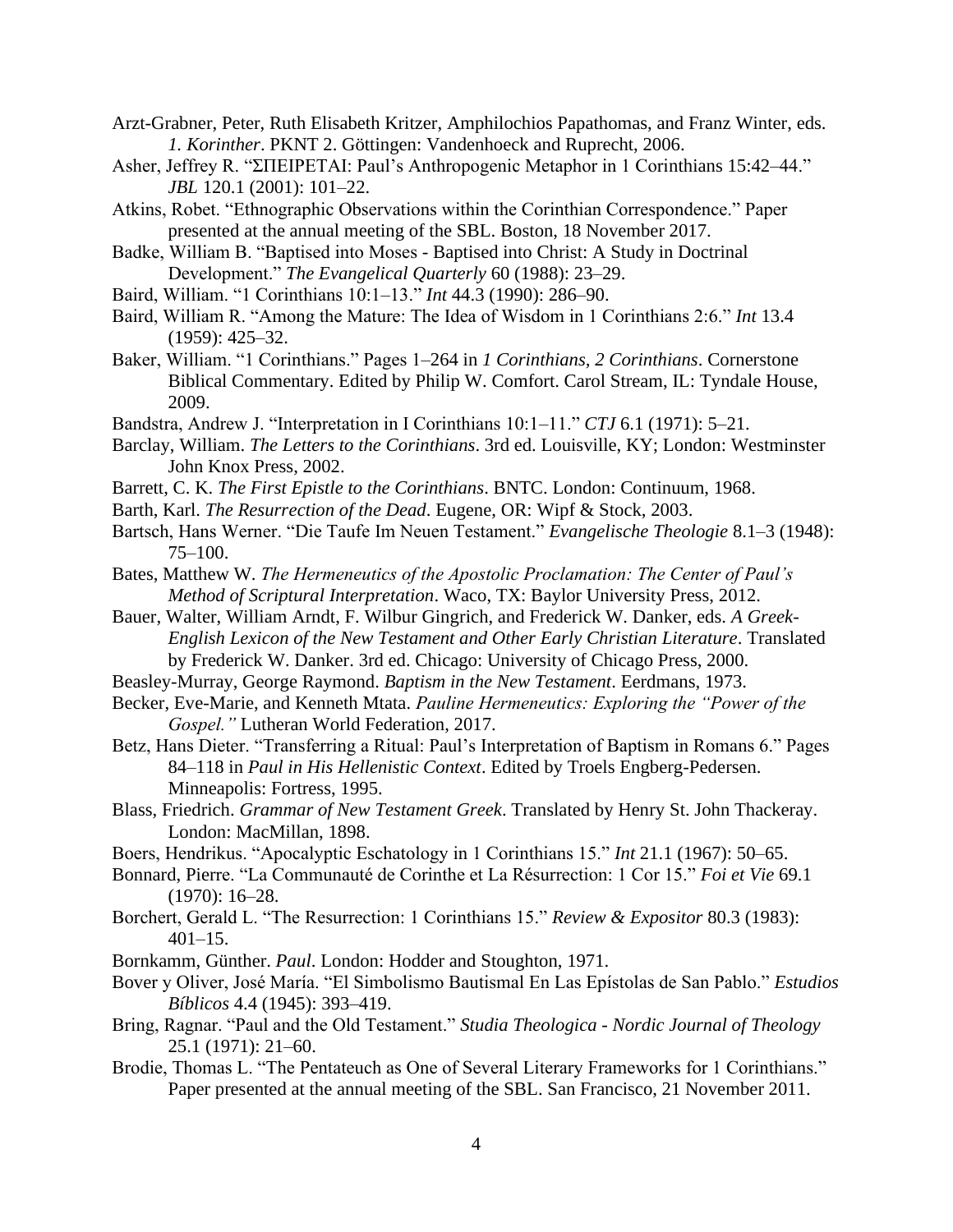- Brooke, Alan England, Norman McLean, and Henry St. John Thackeray, eds. *The Old Testament in Greek, According to the Text of Codex Vaticanus, Supplemented from Other Uncial Manuscripts, with a Critical Apparatus Containing the Variants of the Chief Ancient Authorities for the Text of the Septuagint*. 3 vols. Cambridge: Cambridge University Press, 1906–1940.
- Brown, Paul J. "Bodily Resurrection and Its Significance for Ethics: A Study of 1 Corinthians 15." *Trinity Journal* 34.1 (2013): 78–79.
- Buch-Hansen, Gitte. "Paulus i Aristoteles' Hønsegård: Dåb Og Genealogi i Galaterbrevet." *Dansk Teologisk Tidsskrift* 77.1 (2014): 9–26.
- Bultmann, Rudolf. *Theology of the New Testament*. Translated by Kendrick Grobel. 2 vols. Waco, Tex.: Baylor University, 2007.
- Butticaz, Simon David. "Vers Une Anthropologie Universelle?La Crise Galate: Fragile Gestion de l'ethnicité Juive." *New Testament Studies* 61.4 (2015): 505–24.
- Calhoun, Robert Matthew. "The Resurrection of the Flesh in Third Corinthians." Pages 235–57 in *Christian Body, Christian Self: Concepts of Early Christian Personhood*. Tübingen: Mohr Siebeck, 2011.
- Callow, K. *The Disappearing de in 1 Corinthians*. Broadman, 1992.
- Calvin, John. *Commentary on the Epistles of Paul the Apostle to the Corinthians*. Translated by John Pringle. 2 vols. *Calvin's Commentaries*. Edinburgh: Calvin Translation Society, 1848–1849.
- Campbell, Alexander. *The Christian System, in Reference to the Union of Christians: And a Restoration of Primitive Christianity, as Plead in the Current Reformation*. Forrester & Campbell, 1839.
- Campbell, R. Alastair. "Baptism and Resurrection (1 Cor 15:29)." *Australian Biblical Review* 47 (1999): 43–52.
- Carlson, Richard Paul. "The Role of Baptism in Paul's Thought." *Interpretation* 47.3 (1993): 255–66.
- Casimir Brother. "When (the Father) Will Subject All Things to (the Son): A Treatise on 1 Corinthians 15:28 by Saint Gregory of Nyssa." *The Greek Orthodox Theological Review* 28.1 (1983): 1–25.
- Chow, John K.-M. *Patronage and Power: A Study of Social Networks in Corinth*. Sheffield: Sheffield Academic, 1992.
- Christiansen, Ellen Juhl. *The Covenant in Judaism and Paul: A Study of Ritual Boundaries as Identity Markers*. Leiden: Brill, 1995.
- Ciampa, Roy E. "Scriptural Language and Ideas." Pages 41–57 in *As It Is Written: Studying Paul's Use of Scripture*. Edited by Christopher D. Stanley and Stanley E. Porter. SBLSymS 50. Atlanta: Society of Biblical Literature, 2008.
- Ciampa, Roy E., and Brian S. Rosner. "1 Corinthians." Pages 695–752 in *Commentary on the New Testament Use of the Old Testament*. Edited by G. K. Beale and D. A. Carson. Grand Rapids: Baker, 2007.
	- ———. *The First Letter to the Corinthians*. PilNTC. Grand Rapids: Eerdmans, 2010.
- Clines, David J. A. *The Dictionary of Classical Hebrew*. 7 vols. Sheffield: Sheffield, 1993.
- Collins, Raymond. *First Corinthians*. Vol. 7 of *Sacra Pagina*. Edited by Daniel J. Harrington. Collegeville, Minn.: Liturgical, 1999.
- Concannon, Cavan W. *"When You Were Gentiles": Specters of Ethnicity in Roman Corinth and Paul's Corinthian Correspondence*. Yale University Press, 2014.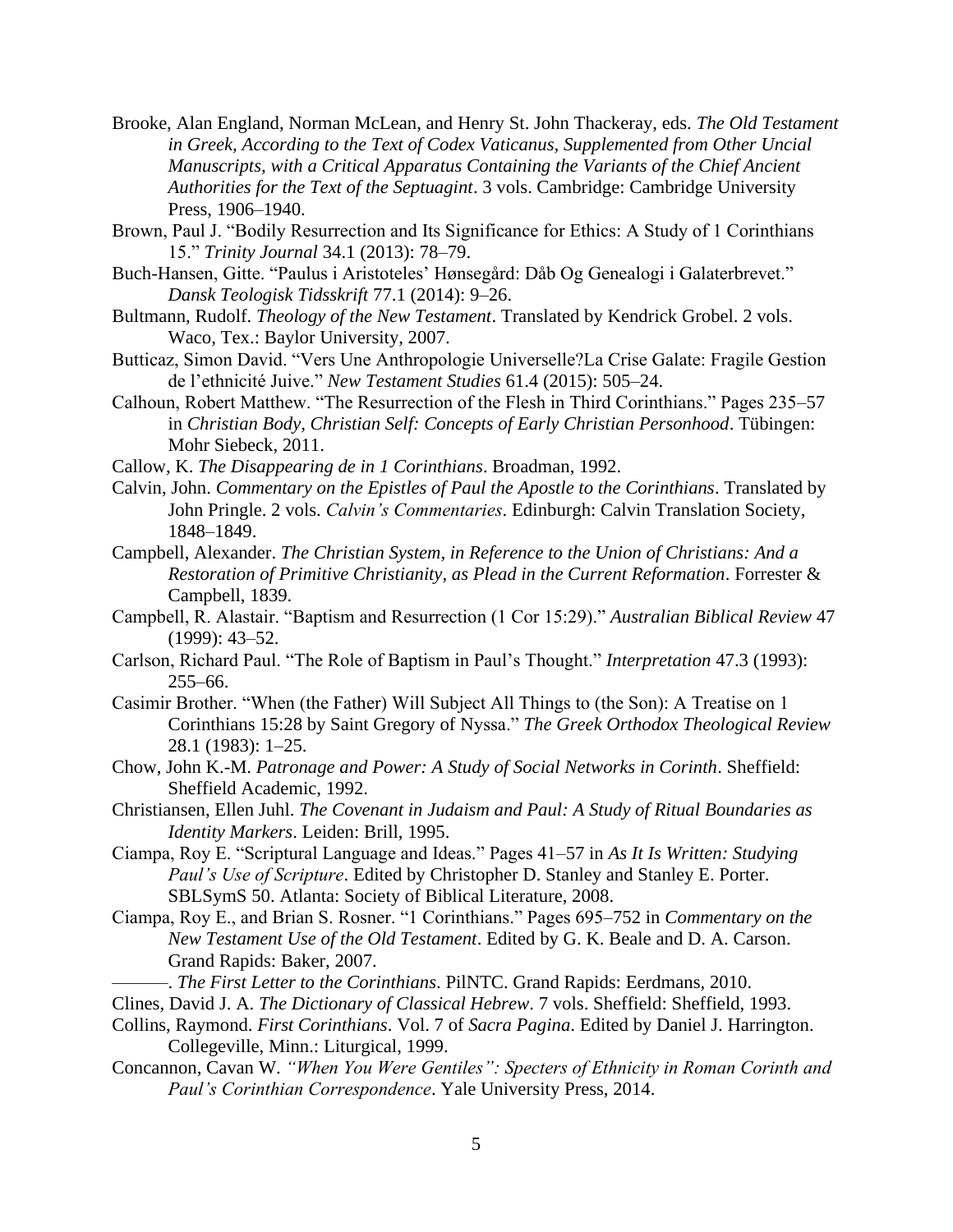- Conzelmann, Hans. *1 Corinthians: A Commentary on the First Epistle to the Corinthians*. Translated by James W. Leitch. Hermeneia. Philadelphia: Fortress, 1975.
- ———. "On the Analysis of the Confessional Formula in I Corinthians 15:3–5." *Int* 20.1 (1966): 15–25.
- Cottrell, Jack. *Baptism: A Biblical Study*. College Press, 1989.
- Cousar, Charles B. "1 Corinthians 2:1–13." *Int* 44.2 (1990): 169–73.
- Crockett, W V. "Ultimate Restoration of All Mankind 1 Corinthians 15:22." Pages 83–87 in *Studia Biblica 1978, 3: Papers on Paul and Other New Testament Authors*. Sheffield: JSOT Pr, 1980.
- Cullman, Oscar. *Baptism in the New Testament*. London: SCM, 1950.
- Cullmann, Oscar. *Baptism in the New Testament*. Translated by J. K. S. Reid. SBT 1. London: SCM, 2012.

Dautzenberg, Gerhard. "Seele (Naefaeš-Psyche) Im Biblischen Denken Sowie Das Verhältnis von Unsterblichkeit Und Auferstehung." Pages 186–203 in *Seele: Ihre Wirklichkeit, Ihr Verhältnis Zum Leib Und Zur Menschlichen Person*, 1984. [http://search.ebscohost.com/login.aspx?direct=true&AuthType=ip,sso&db=rfh&AN=AT](http://search.ebscohost.com/login.aspx?direct=true&AuthType=ip,sso&db=rfh&AN=ATLA0001142294&site=ehost-live&custid=faulku) [LA0001142294&site=ehost-live&custid=faulku.](http://search.ebscohost.com/login.aspx?direct=true&AuthType=ip,sso&db=rfh&AN=ATLA0001142294&site=ehost-live&custid=faulku)

- Dawes, Gregory W. "The Danger of Idolatry : First Corinthians 8:7-13." *CBQ* 58.1 (1996): 82– 98.
- De Wet, Chris L. "John Chrysostom's Exegesis on the Resurrection in 1 Corinthians 15." *Neotestamentica* 45.1 (2011): 92–114.
- Delling, Gerhard. "Die Heilsbedeutung Der Taufe Im Neuen Testament." *Kerygma Und Dogma* 16.4 (1970): 259–81.
- DeMaris, Richard E. "Backing Away from Baptism: Early Christian Ambivalence about Its Ritual." *Journal of Ritual Studies* 27.1 (2013): 11–19.
- DeMaris, Richard E. "Corinthian Religion and Baptism for the Dead (1 Corinthians 15:29): Insights from Archaeology and Anthropology." *JBL* 114.4 (1995): 661–82.

- Derow, P. S. "Rome, the Fall of Macedon and the Sack of Corinth." Pages 290–323 in *Rome and the Mediterranean to 133 B.C.* Edited by A. E. Astin, F. W. Walbank, M. W. Frederiksen, and R. M. Ogilvie. 2nd ed. Cambridge Ancient History 8. Cambridge: Cambridge University Press, 1989. [http://universitypublishingonline.org/ref/id/histories/CBO9781139054362A015.](http://universitypublishingonline.org/ref/id/histories/CBO9781139054362A015)
- Deterding, Paul E. "Baptism According to the Apostle Paul." *Concordia Journal* 6.3 (1980): 93– 100.
- Di Luccio, Pino. "Il Battesimo in Cristo Gesú." *Liber Annuus* 65 (2015): 157–78.
- Do, Toan. "Christ Crucified and Raised from the Dead: Paul's Baptismal Theology and Metaphorical Appropriations in Romans 6:3-4." *Conversations with the Biblical World* 34 (2014): 204–25.
- DOWNS, DAVID J. *FAITHFULNESS OF THE RISEN CHRIST: Pistis and the Exalted Lord in the Pauline Letters.* S.l.: BAYLOR UNIVERSITY PRESS, 2019.

Duff, Paul B. *Moses in Corinth*. Leiden, NL: BRILL, 2015. [http://site.ebrary.com/lib/faulkner/docDetail.action?docID=11014931.](http://site.ebrary.com/lib/faulkner/docDetail.action?docID=11014931)

- Duggan, Michael. "The Cross and the Holy Spirit in Paul: Implications for Baptism in the Holy Spirit." *Pneuma* 7.2 (1985): 135–46.
- Dunn, James D. G. *Baptism in the Holy Spirit*. London: SCM, 1970.

<sup>———.</sup> *The New Testament in Its Ritual World*. London: Routledge, 2008.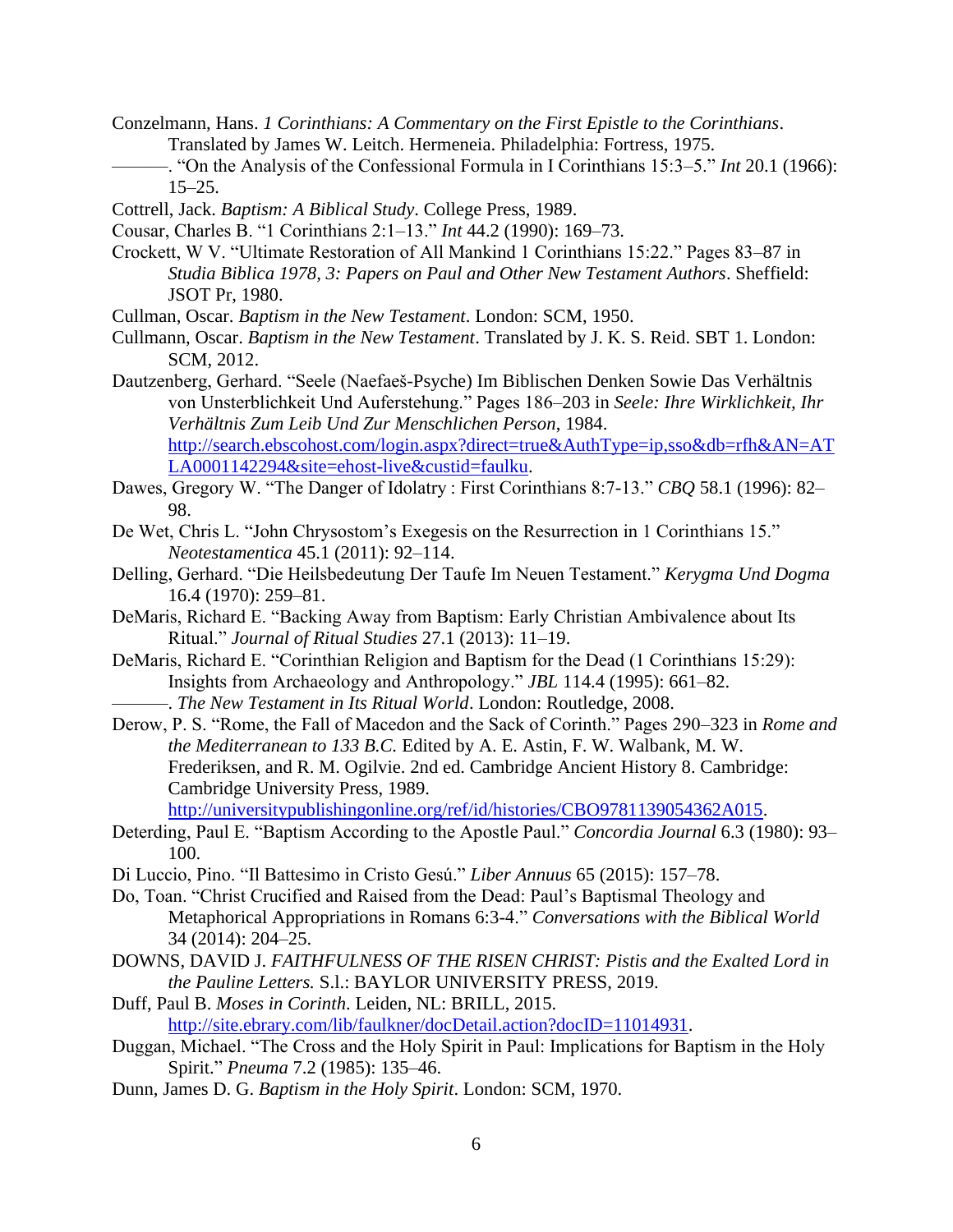———. *Christology in the Making*. London: SCM, 1980.

- ———. "How Are the Dead Raised? With What Body Do They Come? Reflections on 1 Corinthians 15." *SwJT* 45.1 (2002): 4–18.
	- ———. *The Theology of Paul the Apostle*. Grand Rapids: Eerdmans, 1998.
- Dyer, Keith D. "Paul and Embodied Resurrection: Rethinking 1 Corinthians 15." Pages 136–61 in *Resurrection and Responsibility: Essays on Theology, Scripture, and Ethics in Honor of Thorwald Lorenzen*. Eugene, OR: Pickwick Pubns, 2009.
- Dykstra, William. "1 Corinthians 15:20–28, an Essential Part of Paul's Argument against Those Who Deny the Resurrection." *CTJ* 4.2 (1969): 195–211.
- Edsall, Benjamin A. *The Reception of Paul and Early Christian Initiation: History and Hermeneutics*. Cambridge: Cambridge University Press, 2019.
- Elliger, Karl, and Wilhelm Rudolph, eds. *Biblia Hebraica Stuttgartensia*. Stuttgart: Deutsche Bibelgesellschaft, 1983.
- Ellingworth, Paul, and Howard Hatton. *A Handbook on Paul's First Letter to the Corinthians*. UBS Handbook Series. New York: United Bible Societies, 1995.
- Ellis, E. Earle. "Note on First Corinthians 10:4." *JBL* 76.1 (1957): 53–56.
- Emma Wasserman. "Gentile Gods at the Eschaton: A Reconsideration of Paul's 'Principalities and Powers' in 1 Corinthians 15." *Journal of Biblical Literature* 136.3 (2017): 727–46.
- Engberg-Pedersen, Troels, ed. *Paul in His Hellenistic Context*. Minneapolis: Fortress Pr, 1995. [http://search.ebscohost.com/login.aspx?direct=true&AuthType=ip,sso&db=rfh&AN=AT](http://search.ebscohost.com/login.aspx?direct=true&AuthType=ip,sso&db=rfh&AN=ATLA0001043285&site=ehost-live&custid=faulku) [LA0001043285&site=ehost-live&custid=faulku.](http://search.ebscohost.com/login.aspx?direct=true&AuthType=ip,sso&db=rfh&AN=ATLA0001043285&site=ehost-live&custid=faulku)
- English, Adam C. "Mediated, Mediation, Unmediated: 1 Corinthians 15:29: The History of Interpretation, and the Current State of Biblical Studies." *RevExp* 99.3 (2002): 419–28.
- Enns, Peter. *Exodus Retold: Ancient Exegesis of the Departure from Egypt in Wis 10:15-21 and 19:1-9*. Harvard Semitic Monographs 57. Atlanta, Ga.: Scholars Press, 1997.
- Ensor, Peter. "The Meaning of 'We ... Died to Sin' in Romans 6.2." *The Expository Times* 126.5 (2015): 221–30.
- Eriksson, Anders. "Elaboration of Argument in 1 Cor 15:20-34." *Svensk Exegetisk Årsbok* 64 (1999): 101–14.
- ———. "Fear of Eternal Damnation: Pathos Appeal in 1 Corinthians 15-16." Pages 115–26 in *Paul and Pathos*. Atlanta: Society of Biblical Literature, 2001.
- Faithlife / Logos Bible Software. *Erastus Inscription in Ancient Corinth*. Photograph, 2014. ———. *Reconstruction of the Erastus Inscription in Ancient Corinth*. Photograph, 2014.
- Fee, Gordon. *The First Epistle to the Corinthians*. Rev. ed. NICNT. Grand Rapids: Eerdmans, 2014.
- Feenstra, Ronald J. "Perplexing Texts: [First Corinthians 15:29]." *Reformed Journal* 30.3 (1980): 7–7.
- Ferguson, Everett. *Baptism in the Early Church: History, Theology, and Liturgy in the First Five Centuries*. Grand Rapids: Eerdmans, 2008.
- Field, Frederick, ed. *Origenis Hexaplorum quae supersunt: Sive Veterum Interpretum Graecorum in totum Vetus Testamentum Fragmenta*. 2 vols. Oxford: Clarendon, 1875.
- Findlay, G. G. "St. Paul's First Epistle to the Corinthians." Pages 727–953 in vol. 2 of *The Expositor's Greek Testament*. Edited by W. Robertson Nicoll. Peabody, MA: Hendrickson, 2002.
- Fiore, Benjamin. "'Covert Allusion' in 1 Corinthians 1–4." *CBQ* 47.1 (1985): 85–102.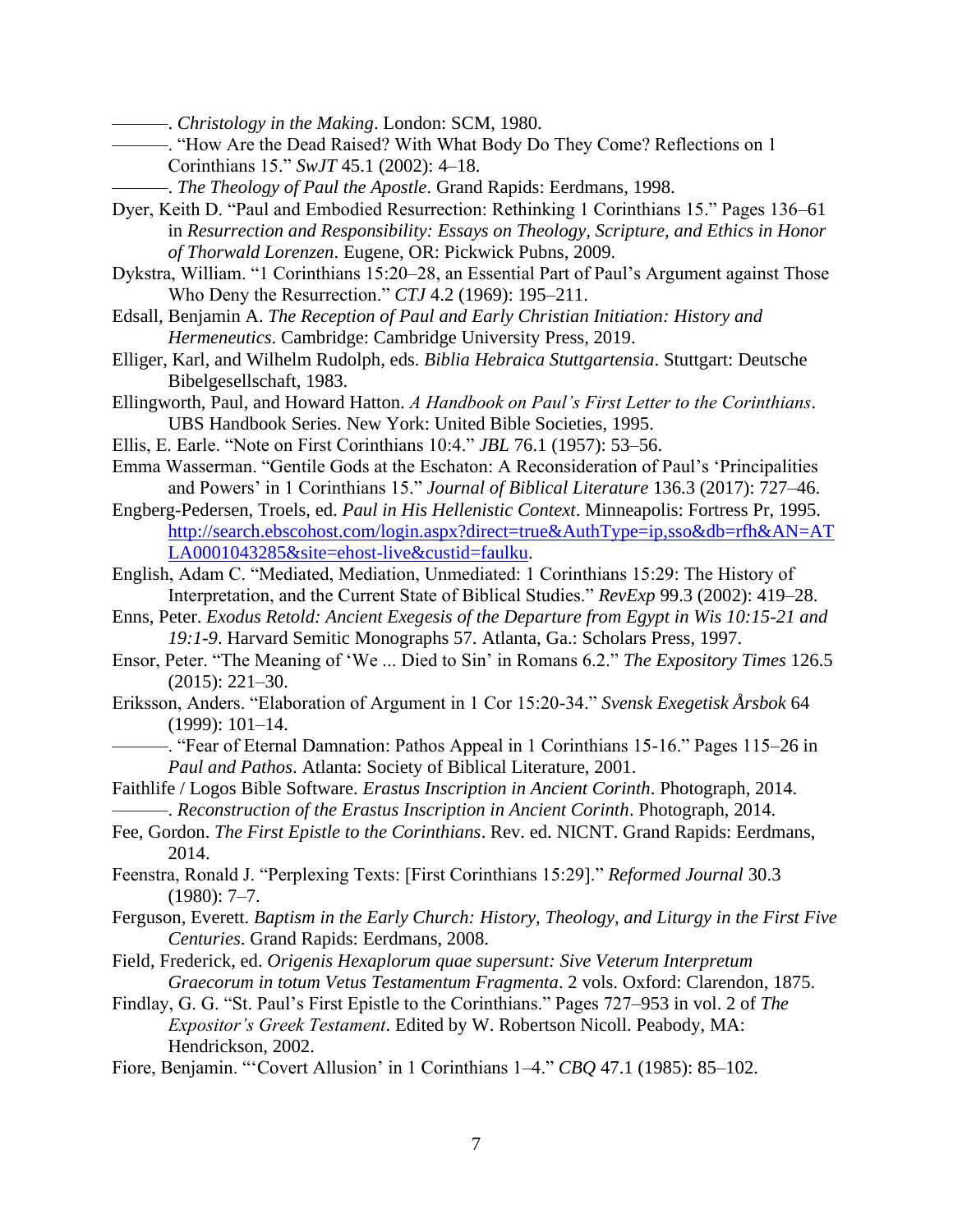- Fitzmyer, Joseph A. *First Corinthians: A New Translation with Introduction and Commentary*. Vol. 32 of *Anchor Bible*. New Haven, CT: Yale University, 2008.
- Ford, Josephine M. "Rabbinic Humour Behind Baptism for the Dead (1 Cor. Xv. 29)." Pages 400–403 in *SE*. Vol. IV of. Edited by F. L. Cross. Berlin: Akademie, 1968.
- Foschini, Bernard M. "'Those Who Are Baptized for the Dead,' 1 Cor 15:29: An Exegetical Historical Dissertation." *CBQ* 12.3 (1950): 260–76.
	- ———. "'Those Who Are Baptized for the Dead,' 1 Cor 15:29 (Fifth and Final Article)." *The Catholic Biblical Quarterly* 13.3 (1951): 276–83.
- Foschini, Bernard M. "'Those Who Are Baptized for the Dead,' 1 Cor 15:29 (Fourth Article)." *The Catholic Biblical Quarterly* 13.2 (1951): 172–98.
- Foschini, Bernard M. "'Those Who Are Baptized for the Dead,' 1 Cor 15:29: Second Article." *CBQ* 12.4 (1950): 379–88.
- Foschini, Bernard M. "'Those Who Are Baptized for the Dead,' 1 Cor 15:29 (Third Article)." *The Catholic Biblical Quarterly* 13.1 (1951): 46–78.
- Foschini, Bernard M. *"Those Who Are Baptized for the Dead": I Cor. 15:29: An Exegetical Historical Dissertation*. Worcester, MA: Heffernan, 1951.
- Fotopoulos, John. "Arguments Concerning Food Offered to Idols: Corinthian Quotations and Pauline Refutations in a Rhetorical Partitio (1 Corinthians 8:1–9)." *CBQ* 67.4 (2005): 611–31.
	- ———. "The Rhetorical Situation, Arrangement, and Argumentation of 1 Corinthians 8:1–13: Insights into Paul's Instructions on Idol-Food in Greco-Roman Context." *GOTR* 47.1–4 (2002): 165–98.
- Foulkes, Francis. "Some Aspects of St Paul's Treatment of the Resurrection of Christ in 1 Corinthians 15." *Australian Biblical Review* 16.1–4 (1968): 15–30.
- Fox, Robin Lane. *Pagans and Christians*. London: Penguin, 1986.
- Garcilazo, Albert V. *Studies in Biblical Literature, Volume 106 : Corinthian Dissenters and the Stoics*. New York, NY, USA: Peter Lang Publishing, 2007. [http://site.ebrary.com/lib/faulkner/docDetail.action?docID=10531633.](http://site.ebrary.com/lib/faulkner/docDetail.action?docID=10531633)
- Garland, David E. *1 Corinthians*. BECNT. Grand Rapids: Baker Academic, 2003.
	- ———. "Review of Michael F. Hull, *Baptism on Account of the Dead (1 Cor 15:29): An Act of Faith in the Resurrection*." *RBL* 3 (2006): 1–4.

Gerber, Daniel. "Quand Paul Cite En 1 Corinthiens 15." Pages 263–75 in *Écritures et Réécrituresla Reprise Interprétative Des Traditions Fondatrices Par La Littérature Biblique et Extra-Biblique: Cinquième Colloque International Du RRENAB, Universités Genève et Lausanne, 10-12 Juin 2010*, 2012. [http://search.ebscohost.com/login.aspx?direct=true&AuthType=ip,sso&db=rfh&AN=AT](http://search.ebscohost.com/login.aspx?direct=true&AuthType=ip,sso&db=rfh&AN=ATLA0001943042&site=ehost-live&custid=faulku)

[LA0001943042&site=ehost-live&custid=faulku.](http://search.ebscohost.com/login.aspx?direct=true&AuthType=ip,sso&db=rfh&AN=ATLA0001943042&site=ehost-live&custid=faulku)

- ———. "Quand Paul Cite En 1 Corinthiens 15." Pages 263–75 in *Écritures et Réécritures: La Reprise Interprétative Des Traditions Fondatrices Par La Littérature Biblique et Extra-Biblique: Cinquième Colloque International Du RRENAB, Universités Genève et Lausanne, 10-12 Juin 2010*. Leuven: Uitgeverij Peeters, 2012.
- Gibson, David. "'Fathers of Faith, My Fathers Now!': On Abraham, Covenant, and the Theology of Paedobaptism." *Themelios* 40.1 (2015): 14–34.
- Godet, Frédéric. *Commentaire sur la première épitre aux Corinthiens*. 2 vols. Paris: Librairie Fischbacher, 1886–1887.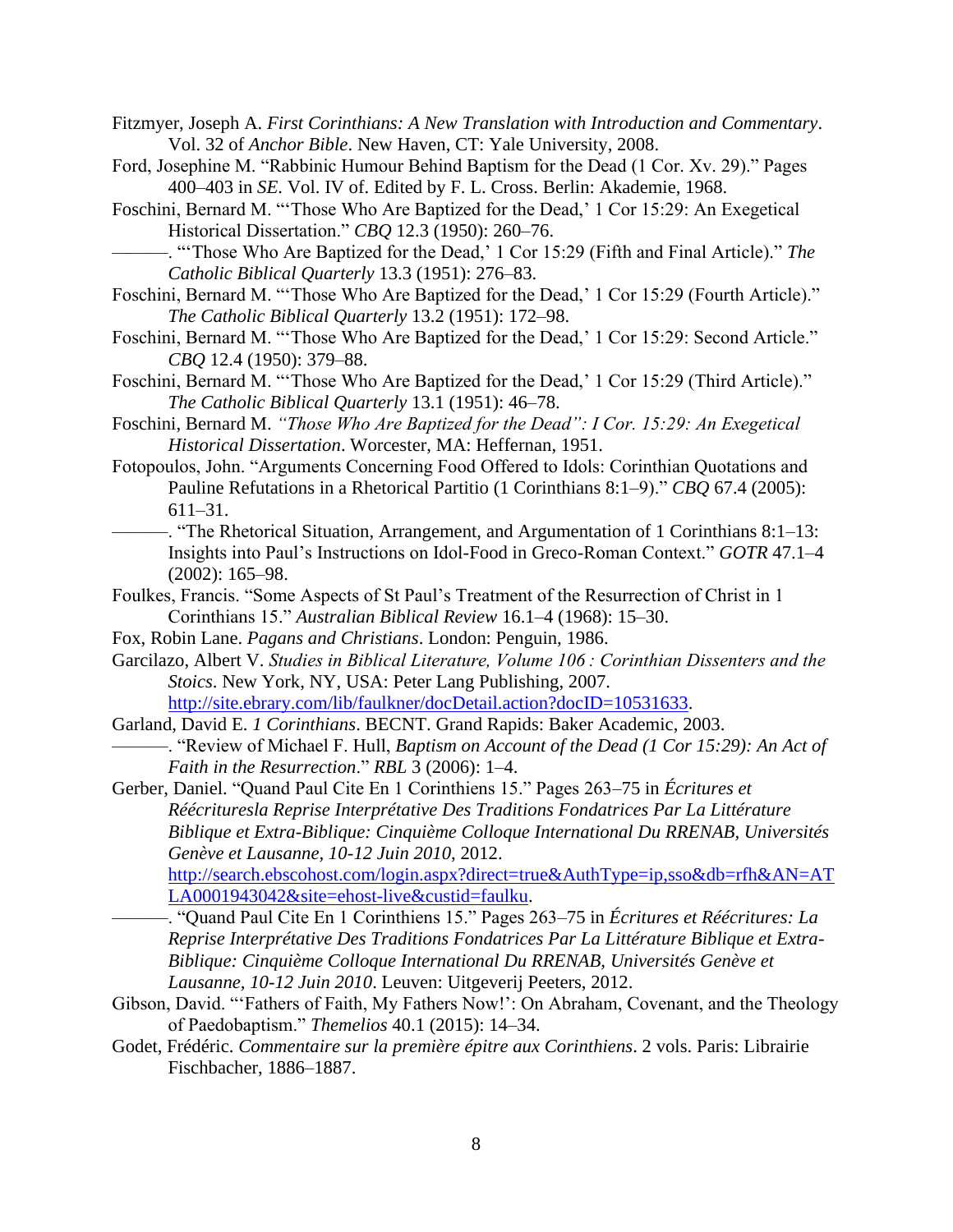- Goodacre, Mark. "Does Περıβóλαıον Mean 'Testicle' in 1 Corinthians 11:15?" *JBL* 130.2 (2011): 391–96.
- Goodrich, John Kenneth. "Paul, the Oikonomos of God: Paul's Apostolic Metaphor in 1 Corinthians and Its Graeco-Roman Context." PhD diss., Durham University, 2010.
- Goppelt, Leonhard. "Paul and Heilsgeschichte: Conclusions from Romans 4 and 1 Corinthians 10:1-13." *Int* 21.3 (1967): 315–26.
- Gorman, Michael J. *Apostle of the Crucified Lord: A Theological Introduction to Paul & His Letters*. Second edition. Grand Rapids, Michigan: William B. Eerdmans Publishing Company, 2017.
- Grindheim, Sigurd. "Wisdom for the Perfect: Paul's Advice to the Corinthian Church (1 Corinthians 2:6–16)." *JBL* 121.4 (2002): 689–709.
- Hafemann, Scott J. *Suffering and Ministry in the Spirit: Paul's Defense of His Ministry in II Corinthians 2:14–3:3*. PBTM. Grand Rapids: Eerdmans, 2000.
- Hamerton-Kelly, Robert G. "A Girardian Interpretation of Paul: Rivalry, Mimesis and Victimage in the Corinthian Correspondence." *Semeia* 33 (1985): 65–81.
- Hanson, Anthony. *The New Testament Interpretation of Scripture*. London: Society for Promoting Christian Knowledge, 1980.
- Harrill, J. Albert. "Coming of Age and Putting on Christ: The Toga Virilis Ceremony, Its Paraenesis, and Paul's Interpretation of Baptism in Galatians." *NovT* 44.3 (2002): 252– 77.
- Hays, Richard B. *Echoes of Scripture in the Letters of Paul*. New Haven, CT: Yale University Press, 1989.
- ———. *First Corinthians*. Interpretation. Philadelphia: Westminster John Knox, 1997.
- ———. *The Conversion of the Imagination: Paul as Interpreter of Israel's Scripture*. Grand Rapids: Eerdmans, 2005.
- Heil, John Paul. *The Rhetorical Role of Scripture in 1 Corinthians*. Vol. 15 of *Society of Biblical Literature Monograph Series*. Atlanta: Society of Biblical Literature, 2005.
- Hellholm, David, Tor Vegge, Øyvind Norderval, and Christer Hellholm. *Ablution, Initiation, and Baptism: Late Antiquity, Early Judaism, and Early Christianity*. De Gruyter, 2011.
- Herms, Ronald. "'Being Saved without Honor': A Conceptual Link between 1 Corinthians 3 and 1 Enoch 50?" *JSNT* 29.2 (2006): 187–210.
- Hertig, Paul. "Fool's Gold: Paul's Inverted Approach to Church Hierarchy (1 Corinthians 4), with Emerging Church Implications." *Miss* 35.3 (2007): 287–303.
- Hill, C. E. "Paul's Understanding of Christ's Kingdom in 1 Corinthians 15:20–28." *NovT* 30.4 (1988): 297–320.
- Holladay, Carl R. "Baptism in the New Testament and Its Cultural Milieu: A Response to Everett Ferguson, Baptism in the Early Church." *Journal of Early Christian Studies* 20.3 (2012): 343–69.
- Holladay, William Lee. *A Concise Hebrew and Aramaic Lexicon of the Old Testament Based upon the Lexical Work of Ludwig Koehler and Walter Baumgartner*. Grand Rapids: Eerdmans, 1988.
- Hollander, Harm W. "The Meaning of the Term 'Law' (ΝΟΜΟΣ) in 1 Corinthians." *NovT* 40.2 (1998): 117–35.
- Horrell, David G. *The Social Ethos of the Corinthian Correspondence*. Edinburgh: Clark, 1996. Horsley, Richard A. *1 Corinthians*. Nashville: Abingdon, 1998.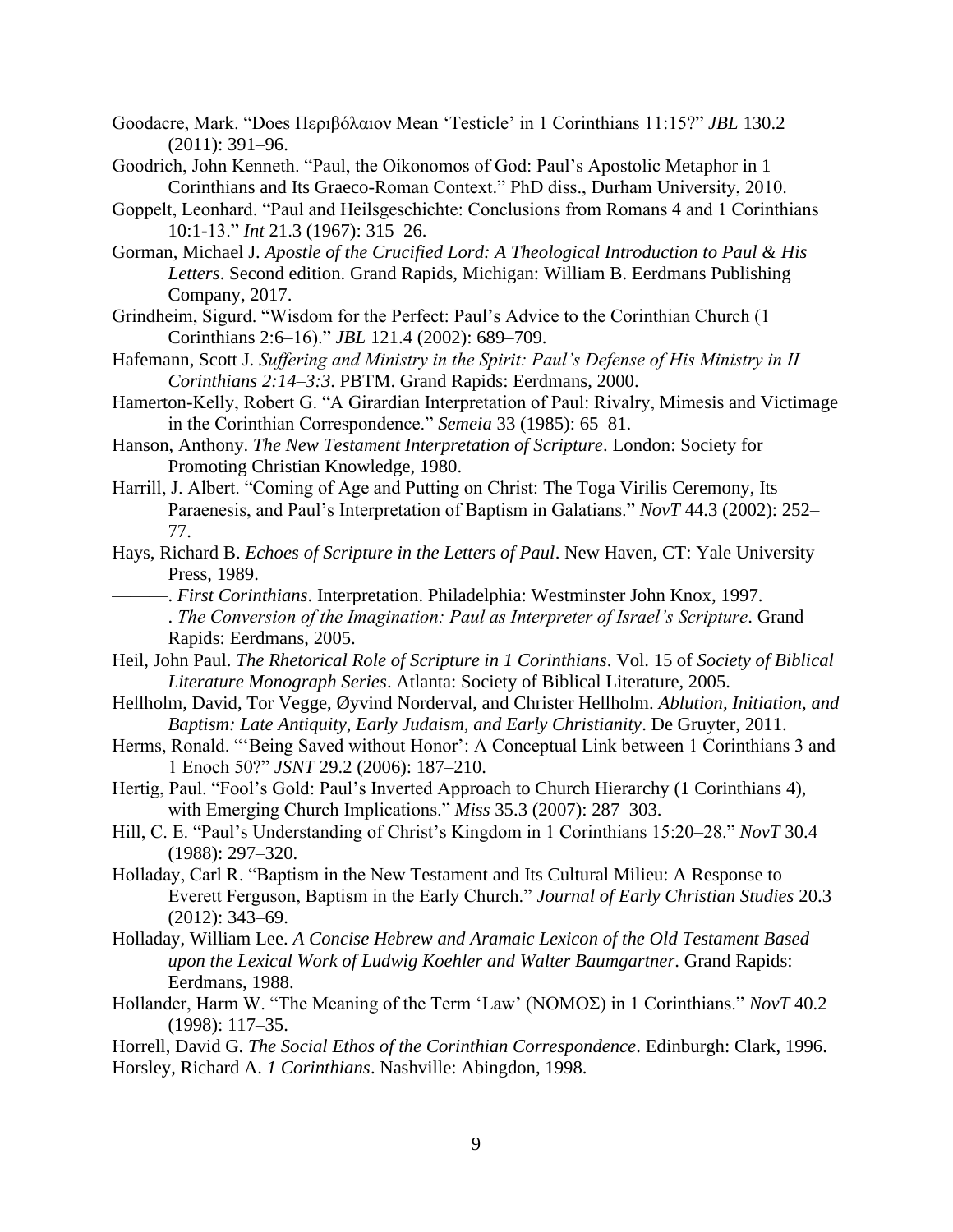———. "'How Can Some of You Say There Is No Resurrection of the Dead?': Spiritual Elitism in Corinth." *NTS* 20 (1978): 203–31.

- Houghton, H A G, C M Kreinecker, R F MacLachlan, and C J Smith. *The Principal Pauline Epistles*, n.d.
- Howard, J. Keir. "Baptism for the Dead, a Study of 1 Corinthians 15:29." *EvQ* 37.3 (1965): 137– 141.
- Howard, J Keir (James Keir). "Into Christ: A Study of the Pauline Concept of Baptismal Union." *The Expository Times* 79.5 (1968): 147–51.
- Hull, Michael F. *Baptism on Account of the Dead (1 Cor 15:29): An Act of Faith in the Resurrection*. AcBib 22. Edited by Steven L. McKenzie and Mark Allan Powell. Atlanta: Society of Biblical Literature, 2005.
- Hultgren, Stephen J. "The Origin of Paul's Doctrine of the Two Adams in 1 Corinthians 15.45– 49." *JSNT* 25.3 (2003): 343–70.
- Hunn, Debbie. "The Baptism of Galatians 3:27: A Contextual Approach." *ExpTim* 115.11 (2004): 372–75.
- Hurd, John Coolidge. *The Origin of I Corinthians*. Macon, GA: Mercer University Press, 1983.
- Iacono, Vincenzo. *Il Battesimo Nella Dottrina Di S. Paolo*. Roma: Libreria editrice religiosa Francesco Ferrari, 1935.

[http://search.ebscohost.com/login.aspx?direct=true&AuthType=ip,sso&db=rfh&AN=AT](http://search.ebscohost.com/login.aspx?direct=true&AuthType=ip,sso&db=rfh&AN=ATLAi9KZ180625000859&site=ehost-live&custid=faulku) [LAi9KZ180625000859&site=ehost-live&custid=faulku.](http://search.ebscohost.com/login.aspx?direct=true&AuthType=ip,sso&db=rfh&AN=ATLAi9KZ180625000859&site=ehost-live&custid=faulku)

- J. Brian Tucker. *Reading 1 Corinthians*. Cascade Companions. Eugene, OR: Cascade, 2017.
- Jansen, John F. "1 Corinthians 15:24-28 and the Future of Jesus Christ." Pages 173–97 in *Texts and Testaments: Critical Essays on the Bible and Early Church Fathers*. San Antonio: Trinity Univ Pr, 1980.
- Jensen, Robin M. *Baptismal Imagery in Early Christianity: Ritual, Visual, and Theological Dimensions*. Grand Rapids: Baker Academic, 2012.
- Jeremias, Joachim. "'Flesh and Blood Cannot Inherit the Kingdom of God' (1 Corinthians 15:50)." *NTS* 2.3 (1956): 151–59.
- Jervis, L. Ann. "'But I Want You to Know . . .': Paul's Midrashic Intertextual Response to the Corinthian Worshipers (1 Cor 11:2-16)." *JBL* 112.2 (1993): 231–46.
- Jervis, L. Ann, and Peter Richardson, eds. *Gospel in Paul: Studies on Corinthians, Galatians and Romans for Richard N. Longenecker*. Vol. 108 of *JSNTSup*. Sheffield: Sheffield, 1994.
- Johnson, Alan F. *1 Corinthians*. IVP New Testament Commentary 7. Downers Grove, IL: InterVarsity Press, 2004.
- Johnson, Andy. "Turning the World Upside Down in 1 Corinthians 15: Apocalyptic Epistemology, the Resurrected Body and the New Creation." *Evangelical Quarterly* 75.4 (2003): 291–309.
- Johnson, Clinton Andrew "Andy" Jr. "Turning the World Upside down in 1 Corinthians 15: Apocalyptic Epistemology, the Resurrected Body and the New Creation." *The Evangelical Quarterly* 75.4 (2003): 291–309.
- Johnson, Lee A. "Paul's Epistolary Presence in Corinth: A New Look at Robert W. Funk's Apostolic Parousia." *CBQ* 68.3 (2006): 481–501.
- Johnson, Maxwell E. *The Rites of Christian Initiation: Their Evolution and Interpretation Revised and Expanded Edition*. Liturgical Press, 2016.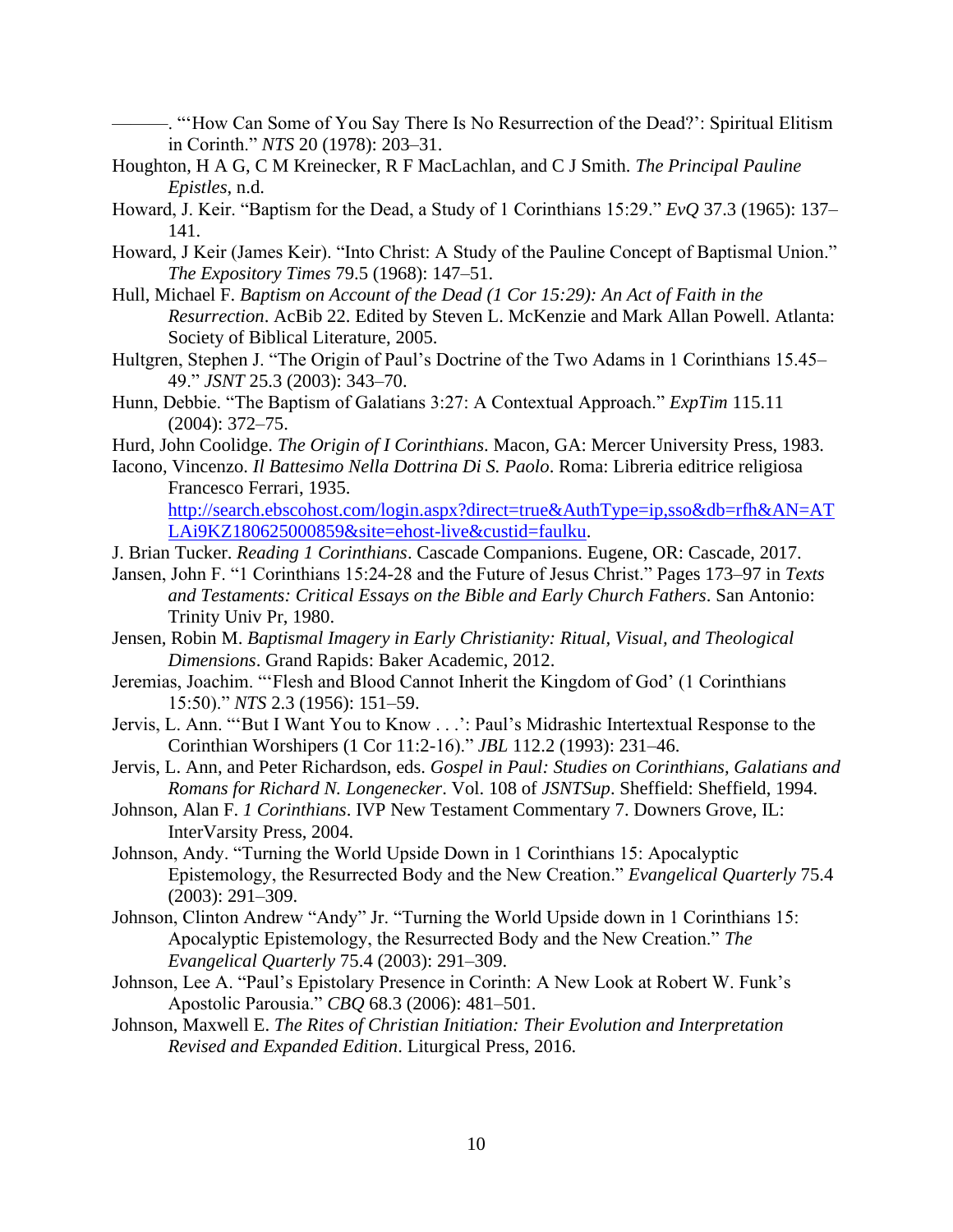- Jones, Charles. "Open Access Journals in Ancient Studies." Weblog. *The Ancient World Online*, 1 January 2018. [http://ancientworldonline.blogspot.com/2015/12/alphabetical-list-of](http://ancientworldonline.blogspot.com/2015/12/alphabetical-list-of-open-access.html)[open-access.html.](http://ancientworldonline.blogspot.com/2015/12/alphabetical-list-of-open-access.html)
- Jones, Peter. "Paul Confronts Paganism in the Church: A Case Study of First Corinthians 15:45." *JETS* 49.4 (2006): 713–37.
- Jones, Peter Rhea. "1 Corinthians 15:8: Paul the Last Apostle." *TynBul* 36 (1985): 3–34.
- Joyce, James Daniel. "Baptism on Behalf of the Dead: An Interpretation of 1 Corinthians 15:29- 34." *Encounter* 26.2 (1965): 269–77.
- Kabasele Lumbala, François. "1 Corinthians 15:1-58: An African Perspective." Pages 189–92 in *Return to Babel: Global Perspectives on the Bible*. Louisville, Ky.: Westminster John Knox Press, 1999.
- Kar Yong Lim. *Metaphors and Social Identity Formation in Paul's Letters to the Corinthians*. Eugene, OR: Pickwick Publications, 2017.
- Kearley Graduate School of Theology. "Thesis Preparation Manual for the Kearley Graduate School of Theology in the V. P. Black College of Biblical Studies." Faulkner University, August 2015.

[https://drive.google.com/file/d/0B17S8UArt\\_UnSGVaamRHTVdzOVE/view?usp=sharin](https://drive.google.com/file/d/0B17S8UArt_UnSGVaamRHTVdzOVE/view?usp=sharing) [g.](https://drive.google.com/file/d/0B17S8UArt_UnSGVaamRHTVdzOVE/view?usp=sharing)

- Keener, Craig S. *1–2 Corinthians*. New Cambridge Bible Commentary. New York: Cambridge University, 2005.
- Kent, Homer A Jr. "A Fresh Look at 1 Corinthians 15:34: An Appeal for Evangelism or a Call to Purity?" *Grace Theological Journal* 4.1 (1983): 3–14.
- Kim, Jung Hoon. *The Significance of Clothing Imagery in the Pauline Corpus*. A&C Black, 2004.
- Kistemaker, Simon J. *Exposition of the First Epistle to the Corinthians*. Vol. 18 of *New Testament Commentary*. Grand Rapids: Baker, 2002.
- Kittel, Gerhard, Gerhard Friedrich, and Geoffrey W. Bromiley, eds. *Theological Dictionary of the New Testament*. Translated by Geoffrey W. Bromiley. 10 vols. Grand Rapids: Eerdmans, 2006.
- Klaar, Erich. "Zum Paulinischen Taufverständnis." *Zeitschrift Für Die Neutestamentliche Wissenschaft Und Die Kunde Der Älteren Kirche* 49.3–4 (1958): 278–82.
- Koehler, Ludwig, and Walter Baumgartner. *The Hebrew and Aramaic Lexicon of the Old Testament*. Study guide ed. 2 vols. Boston: Brill, 2001.
- Koet, Bart J. "The Old Testament Background to 1 Cor 10,7–8." Pages 607–15 in *The Corinthian Correspondence*. Edited by R. Bieringer. BETL 125. Leuven: Leuven University Press, 1996.
- Kossen, Hendrik Bernardus. "Verbond En Besnijdenis Bij Paulus in Verband Met de Doop." *NTT* 19.6 (1965): 433–65.
- Kwon, JongHyun. *The Historical Jesus' Death as "Forgiveness of Sins": A Comparative Study of Paul and Matthew*. Wissenschaftliche Untersuchungen Zum Neuen Testament. 2. Reihe 467. Tübingen: Mohr Siebeck, 2018.
- Kwon, Oh-Young. "A Critical Review of Recent Scholarship on the Pauline Opposition and the Nature of Its Wisdom (ΣΟΦΙΑ) in 1 Corinthians 1–4." *CurrBR* 8.3 (2010): 386–427.
	- ———. "Discovering the Characteristics of Collegia: Colegia Sodalicia and Collegia Tenuiorum in 1 Corinthians 8, 10 and 15." *Horizons in Biblical Theology* 32.2 (2010): 166–82.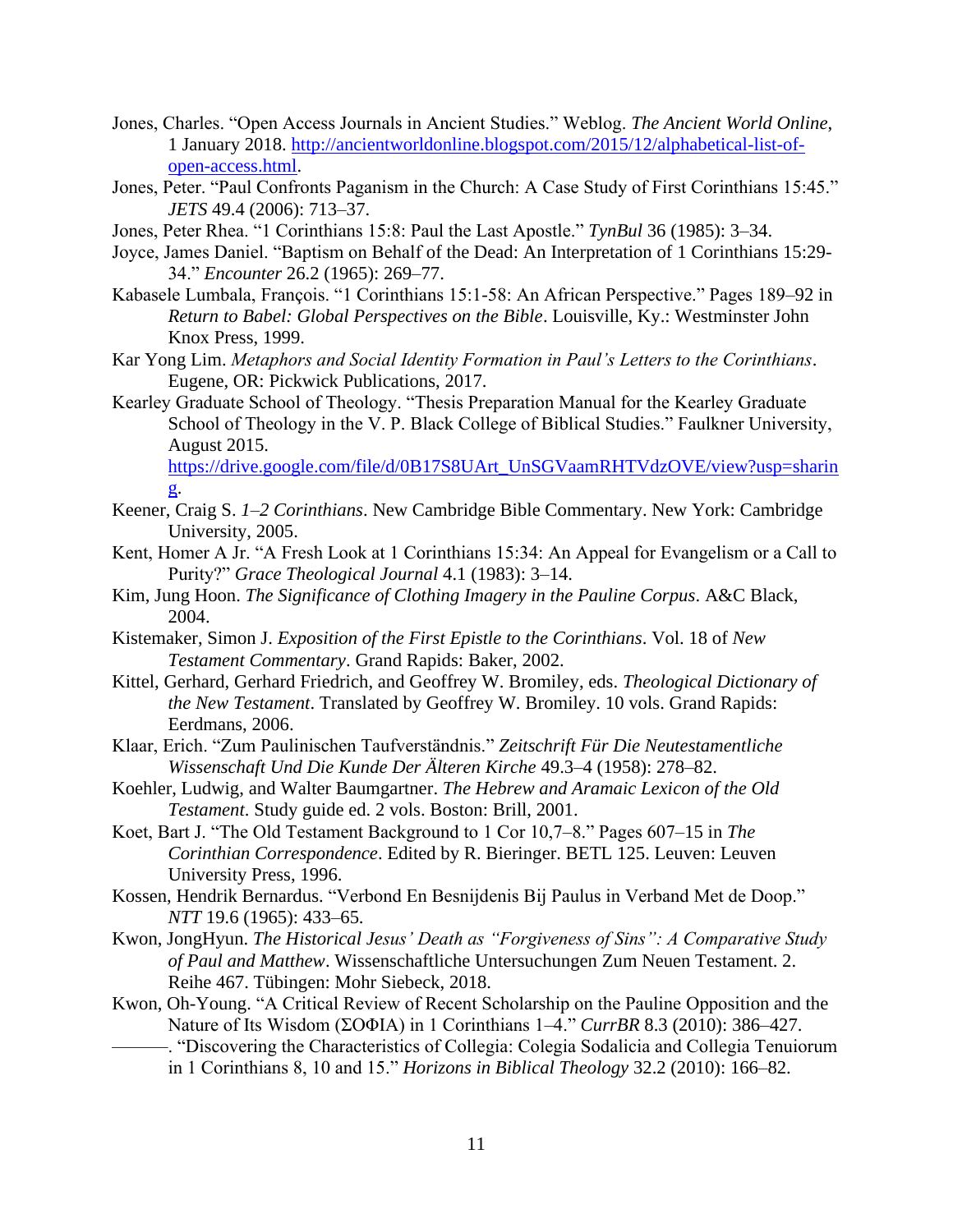- Kwon, Youngju. "Baptism or Gospel of Grace?: Romans 6 Revisited." *The Expository Times* 128.5 (2017): 222–30.
- Lakey, Michael. *The Ritual World of Paul the Apostle: Metaphysics, Community and Symbol in 1 Corinthians 10-11*. Bloomsbury Academic, 2018.
	- ———. "The Ritual World of Paul's Early Interpreters: Baptism as a Case Study." Pages 153– 78 in *The Ritual World of Paul the Apostle: Metaphysics, Community and Symbol in 1 Corinthians 10-11*. Library of New Testament Studies. London: T&T Clark, 2019.
- Lambrecht, Jan. "Three Brief Notes on 1 Corinthians 15." *Bijdragen* 62.1 (2001): 28–41.
- Lamoreaux, Jason T. "Ritual Negotiation in 1 Corinthians: Pauline Authority and the Corinthian Community." *Neotestamentica* 50.2 (2016): 397–422.
- Lampe, G. W. H. *A Patristic Greek Lexicon*. Oxford: Clarendon, 1961–1968. ———. *The Seal of the Spirit*. London: SPCK, 1967.
- Lang, T. J., and Matthew R. Crawford. "The Origins of Pauline Theology: Paratexts and Priscillian of Avila's Canons on the Letters of the Apostle Paul." *NTS* 63.1 (2017): 125– 45.
- Lange, Armin, and Matthias Weigold. *Biblical Quotations and Allusions in Second Temple Jewish Literature*. JAJSup 5. Göttingen: Vandenhoeck & Ruprecht, 2011.
- LeMarquand, Grant. "The Bible as Specimen, Talisman, and Dragoman in Africa: A Look at Some African Uses of the Psalms and 1 Corinthians 12–14." *BBR* 22.2 (2012): 189–99.
- Letteney, Mark. "Toward a New Scribal Tendency: Reciprocal Corruptions and the Text of 1 Corinthians 8:2–3." *Journal of Biblical Literature* 135.2 (2016): 391–404.
- LEWELLEN, ERIC. *ONE GOD, ONE PEOPLE, ONE FUTURE*, 2018.
- Lewis, John P. "Baptised for the Dead." *ResQ* 3.4 (1959): 214–20.
- Lewis, Lloyd A. "The Law Courts in Corinth: An Experiment in the Power of Baptism." *ATR* 11 (1990): 88–98.
- Lewis, Scott M. "So That God May Be All in All: 1 Corinthians 15:12-34." *Liber Annuus* 49 (1999): 195–210.
- Lightfoot, John. *Acts–1 Corinthians*. Edited by Robert Gandell. Horæ Hebraicæ et Talmudicæ 4. Oxford: Oxford University Press, 1859.
- Lim, Kar Yong. *Metaphors and Social Identity Formation in Paul's Letters to the Corinthians*. Eugene, OR: Pickwick Publications, 2017.
- Lust, Johan, Erik Eynikel, and Katrin Hauspie. *A Greek-English Lexicon of the Septuagint*. Rev. ed. Deutsche Bibelgesellschaft: Stuttgart, 2003.
- Lutheran Church of Australia. Commission on Theology and Inter-Church Relations. "Galatians 3:26-29 and the Ordination of Women." *Lutheran Theological Journal* 39.1 (2005): 84– 93.
- MacGregor, Kirk R. "1 Corinthians 15:3b–6a, 7 and the Bodily Resurrection of Jesus." *JETS* 49.2 (2006): 225–34.
- Malcolm, M. R. "Paul and the Rhetoric of Reversal: Kerygmatic Rhetoric in the Arrangement of 1 Corinthians." PhD diss., University of Nottingham, 2011.
- Mark D. Nanos. *Reading Corinthians and Philippians within Judaism*. Vol. 4 of *Collected Essays of Mark D. Nanos*. Eugene, OR: Cascade Books, 2017.
- Martin, Ira Jay. "1 Corinthians 13 Interpreted by Its Context." *Journal of Bible and Religion* 18.2 (1950): 101–5.
- Martin, Ralph P. *The Spirit and the Congregation: Studies in 1 Corinthians 12–15*. Grand Rapids: Zondervan, 1984.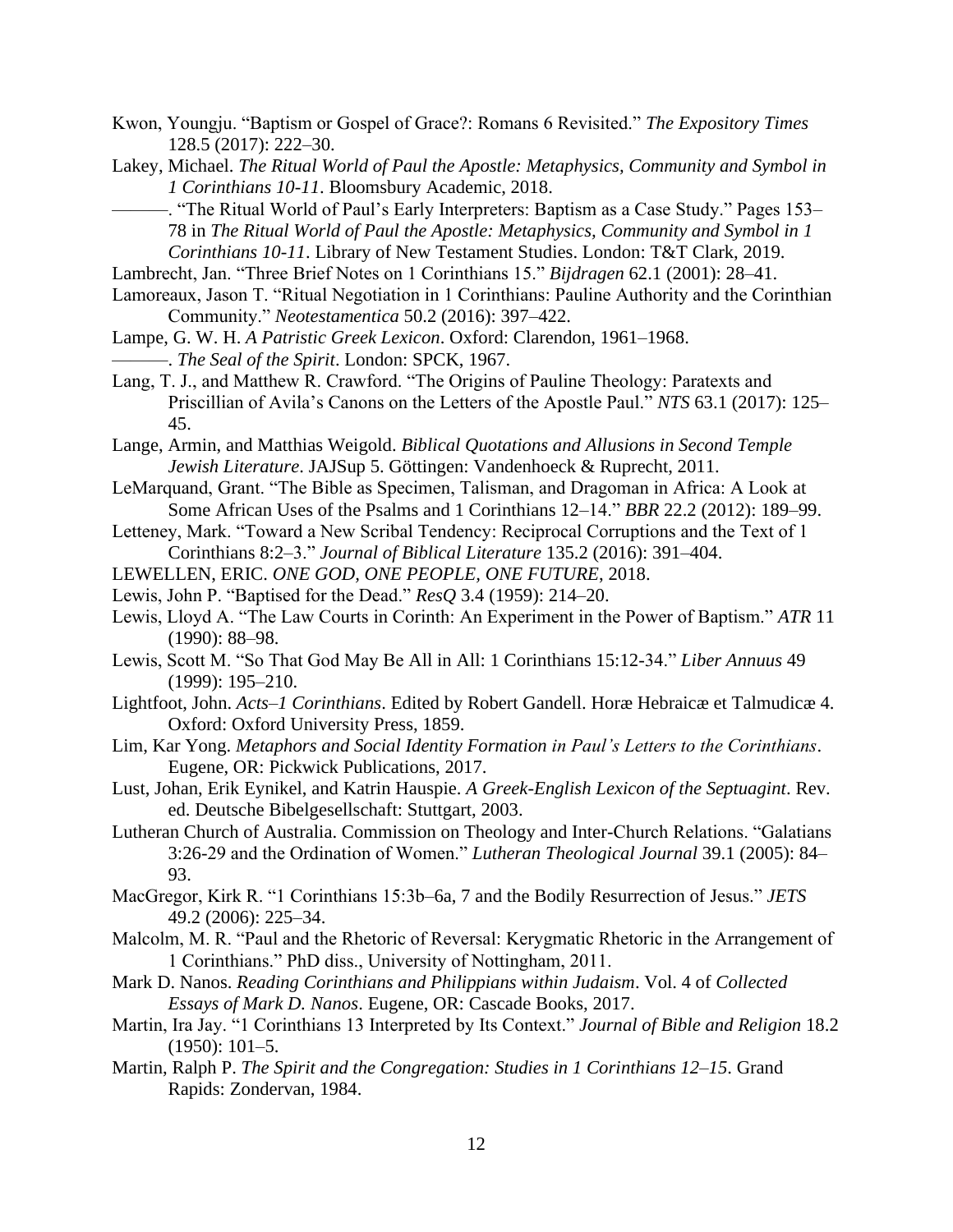- Martin, Troy W. "Paul's Argument from Nature for the Veil in 1 Corinthians 11: 13–15: A Testicle Instead of a Head Covering." *JBL* 123.1 (2004): 75–84.
- Massey, Preston. "Dress Codes at Roman Corinth and Two Hellenic Sites: What Do the Inscriptions at Andania and Lycosura Tell Us about 1 Corinthians 11.2–16?" *JGRChJ* 11.4 (2015): 51–81.
- Massey, Preston T. "Women, Talking and Silence: 1 Corinthians 11.5 and 14.34-35 in the Light of Greco-Roman Culture." *JGRChJ* 12 (2016): 127–60.
- McDonnell, Kilian, and George T Montague. "A Response to Paul Turner on Christian Initiation and Baptism in the Holy Spirit." *Worship* 71.1 (1997): 51–62.
- McLay, R. Timothy. *The Use of the Septuagint in New Testament Research*. Grand Rapids: Eerdmans, 2003.
- Meeks, Wayne A. *The First Urban Christians: The Social World of the Apostle Paul*. New Haven, CT: Yale University Press, 1983.
- Merklein, Helmut, and Marlis Gielen. *Der erste Brief an die Korinther Kapitel 11,2–16,24*. 2nd ed. ÖTK 7.3. Edited by Rudolf Hoppe and Michael Wolter. Gütersloh, Germany: Gütersloher, 2017.
- Meyer, Heinrich August Wilhelm. *Critical and Exegetical Handbook to the Epistles to the Corinthians*. Edited by William P. Dickson Translated by D. Douglas Bannerman and David Hunter. 2 vols. Edinburgh: T. & T. CLark, 1879.
- Mihaila, Corin. *The Paul-Apollos Relationship and Paul's Stance toward Greco-Roman Rhetoric: An Exegetical and Socio-Historical Study of 1 Corinthians 1–4*. Library of New Testament Studies 402. London: T. & T. Clark, 2009.
- Mikoski, Gordon S. "'Is Everyone Just Playing Defense Now?'" *Theology Today* 73.1 (2016): 5– 8.
- Miller, Gene. "ΑΡΧΟΝΤΩΝ ΤΟΥ ΑΙΩΝΟΣ ΤΟΥΤΟΥ: A New Look at 1 Corinthians 2:6–8." *JBL* 91.4 (1972): 522–28.
- Mitchell, Margaret. *Paul and the Rhetoric of Reconciliation: An Exegetical Investigation of the Language and Composition of 1 Corinthians*. 1st American ed. Louisville: Westminster John Knox, 1993.
- Mitchell, Matthew W. "Reexamining the 'Aborted Apostle': An Exploration of Paul's Self-Description in 1 Corinthians 15.8." *JSNT* 25.4 (2003): 469–85.
- Mitchell, Nathan. "'Paul on Baptism.'" *Worship* 83.2 (2009): 160–72.
- Moraes, Natanael B P, and Elton Jr. "Atos 19:1-7: Batismo Ou Rebatismo?" *Kerygma (Online)* 10.1 (2014): 153–71.
- Morissette, Rodolphe. "L'antithèse Entre Le 'psychique' et Le 'Pneumatique' En I Corinthiens, XV, 44 à 46." *Revue Des Sciences Religieuses* 46.2 (1972): 97–143.
- Morris, Leon. *The First Epistle of Paul to the Corinthians: An Introduction and Commentary*. 2nd ed. Vol. 7 of *Tyndale New Testament Commentaries*. Grand Rapids: Eerdmans, 1983.
- Moser, Mark. "Crazy Corinth: Paul's Ministry to a Worldly Church." Presentation presented at the Adult Bible Class. New Life Presbyterian Church, 2007.
- Muraoka, T. *A Greek-English Lexicon of the Septuagint*. Rev. ed. Louvain: Peeters, 2009.
- Murphy-O'Connor, Jerome. "'Baptized for the Dead' (1 Cor 15:29): A Corinthian Slogan?" *RB* 88.4 (1981): 532–43.
	- ———. "'Baptized for the Dead' (1 Cor 15:29): A Corinthian Slogan?" Pages 242–56 in *Keys to First Corinthians: Revisiting the Major Issues*. Oxford: Oxford University Press, 2009.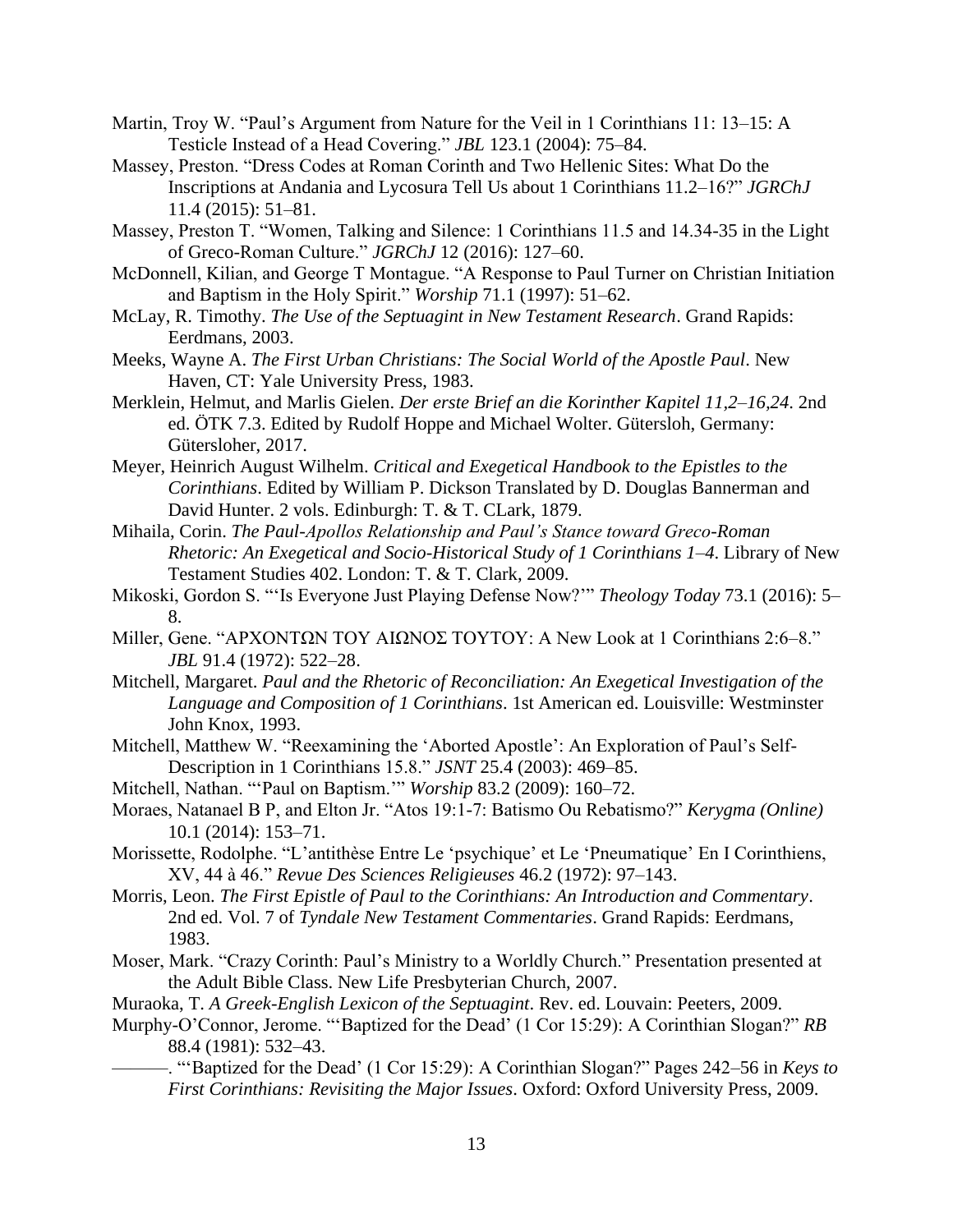- Nestle, Eberhard, Erwin Nestle, Kurt Aland, and Barbara Aland, eds. *Novum Testamentum Graece*. 28th ed. Stuttgart: Deutsche Bibelgesellschaft, 2013.
- Nichols, David R. "The Problem of Two-Level Christianity at Corinth." *Pneuma* 11.2 (1989): 99–112.
- Nickelsburg, George W E. "An Ektrōma, Though Appointed from the Womb: Paul's Apostolic Self-Description in 1 Corinthians 15 and Galatians 1." *Harvard Theological Review* 79.1–3 (1986): 198–205.
- Nickelsburg, George W. E. "An ΕΚΤΡΩΜΑ, Though Appointed from the Womb: Paul's Apostolic Self-Description in 1 Corinthians 15 and Galatians 1." *HTR* 79.1–3 (1986): 198–205.
- Nicklas, Tobias. "Review of Michael F. Hull, *Baptism on Account of the Dead (1 Cor 15:29): An Act of Faith in the Resurrection*." *RBL* 3 (2006): 1–3.
- Nogalski, Melanie Greer, James D. Nogalski, Sophia G. Steibel, and Danny M. West. *Student Supplement for* The SBL Handbook of Style*, Second Edition*. Edited by Joel M. LeMon and Brennan W. Breed. Rev. ed. Atlanta: SBL, 2015. [https://www.sbl](https://www.sbl-site.org/assets/pdfs/pubs/SBLHSsupp2015-02.pdf)[site.org/assets/pdfs/pubs/SBLHSsupp2015-02.pdf.](https://www.sbl-site.org/assets/pdfs/pubs/SBLHSsupp2015-02.pdf)
- O'Day, Gail R. "Jeremiah 9:22–23 and 1 Corinthians 1:26–31: A Study in Intertextuality." *JBL* 109.2 (1990): 259–67.
- Økland, Jorunn. "Genealogies of the Self: Materiality, Personal Identity, and the Body in Paul's Letters to the Corinthians." Pages 83–107 in *Metamorphoses: Resurrection, Body and Transformative Practices in Early Christianity*. Edited by Turid Karlsen Seim and Jorunn Økland. Ekstasis: Religious Experience from Antiquity to the Middle Ages 1. Edited by John R. Levison. Berlin: De Gruyter, 2009.

[http://search.ebscohost.com/login.aspx?direct=true&AuthType=ip,sso&db=rfh&AN=AT](http://search.ebscohost.com/login.aspx?direct=true&AuthType=ip,sso&db=rfh&AN=ATLA0001766369&site=ehost-live&custid=faulku) [LA0001766369&site=ehost-live&custid=faulku.](http://search.ebscohost.com/login.aspx?direct=true&AuthType=ip,sso&db=rfh&AN=ATLA0001766369&site=ehost-live&custid=faulku)

- -. "Genealogies of the Self: Materiality, Personal Identity, and the Body in Paul's Letters to the Corinthians." Pages 83–107 in *Metamorphoses: Resurrection, Body and Transformative Practices in Early Christianity*. Berlin: Walter de Gruyter, 2009.
- Oliver, A Ben. "Why Are They Baptized for the Dead? A Study Οf I Cor. 15:29." *Review & Expositor* 34.1 (1937): 48–53.
- O'Neill, J. C. "1 Corinthians 15:29." *ExpTim* 91 (1979): 310–11.
- Oropeza, B. J. "Apostasy in the Wilderness: Paul's Message to the Corinthians in a State of Eschatological Liminality." *JSNT* 75 (1999): 69–86.
	- ———. *Exploring Second Corinthians: Death and Life, Hardship and Rivalry*. RRA 3. Atlanta: SBL Press, 2016.
- ———. *Paul and Apostasy: Eschatology, Perseverance, and Falling Away in the Corinthian Congregation*. WUNT 2 115. Tübingen: Mohr Siebeck; repr., Eugene, OR: Wipf & Stock, 2007.
- Orr, William F., and James Arthur Walther, eds. *I Corinthians: A New Translation*. 1st ed. The Anchor Bible 32. Garden City, N.Y: Doubleday, 1976.
- Osten-Sacken, Peter von der. "Gottes Treue Bis Zur Parusie: Formgeschichtliche Beobachtungen Zu 1 Kor 1:7b-9." *Zeitschrift Für Die Neutestamentliche Wissenschaft Und Die Kunde Der Älteren Kirche* 68.3–4 (1977): 176–79.
- Ostrov, Rick. *Power Reading*. 3rd. ed. North San Juan, CA: Education, 2001.
- Pack, Frank. "Does 1 Corinthians 15:23, 24 Teach a Premillennial Reign of Christ on Earth?" *ResQ* 3.4 (1959): 205–13.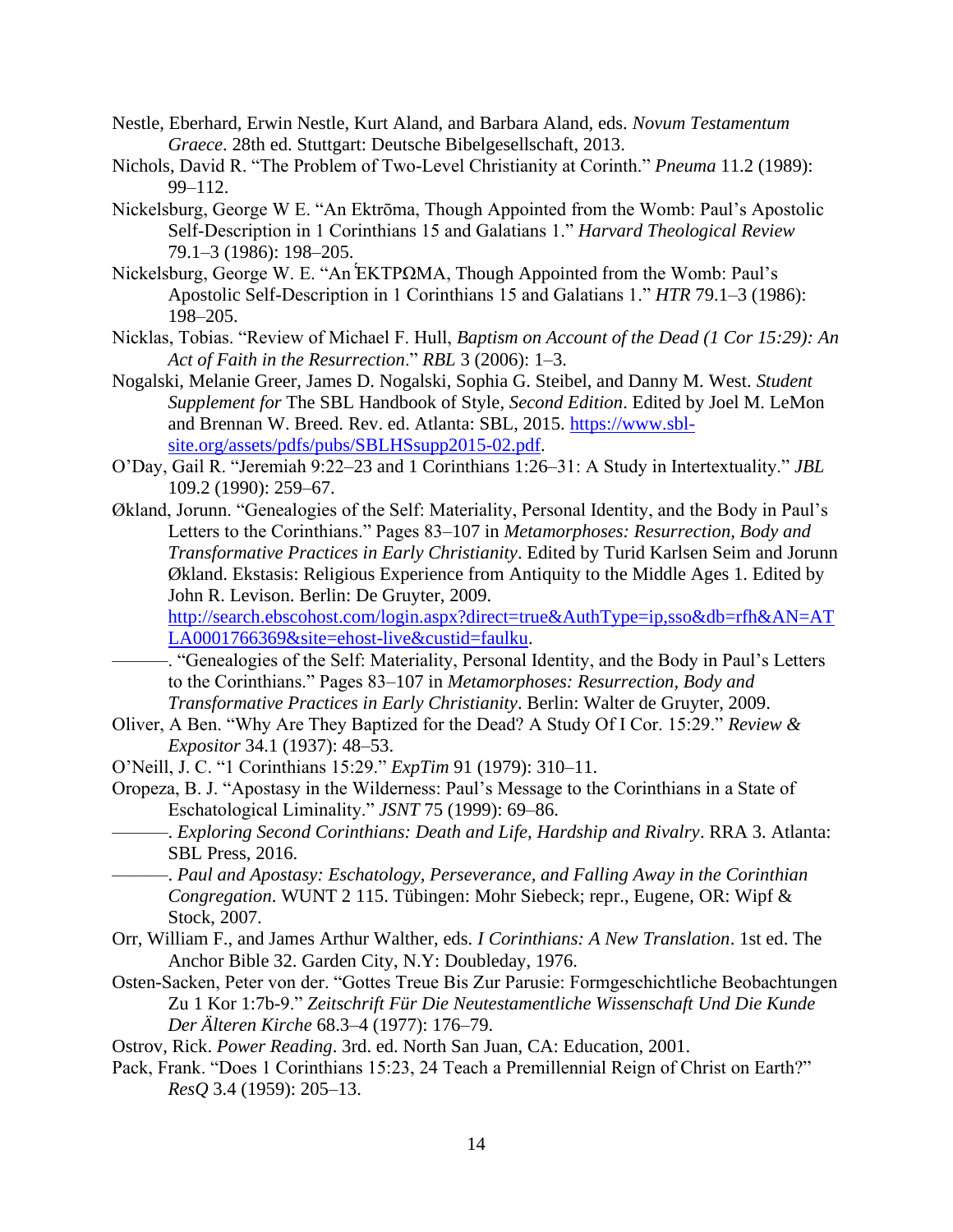- Pagels, Elaine H. "Mystery of the Resurrection: A Gnostic Reading of 1 Corinthians 15." *Journal of Biblical Literature* 93.2 (1974): 276–88.
- Pagels, Elaine H. "The Mystery of the Resurrection: A Gnostic Reading of 1 Corinthians 15." *JBL* 93.2 (1974): 276–88.
- Paluchník, Štefan. "DER APOSTEL PAULUS UND DIE ÄLTEREN CHRISTLICHEN TRADITIONEN." *Communio Viatorum* 58.1 (2016): 55–76.
- ———. "Etické Konsekvence Křtu v Římanům 6." *Teologická Reflexe* 19.1 (2013): 63–77.
- Paroschi, Wilson. "Acts 19:1-7 Reconsidered in Light of Paul's Theology of Baptism." *Andrews University Seminary Studies* 47.1 (2009): 73–100.
- Pascuzzi, Maria. "Baptism-Based Allegiance and the Divisions in Corinth: A Reexamination of 1 Corinthians 1:13-17." *The Catholic Biblical Quarterly* 71.4 (2009): 813–29. ———. *Paul: Windows on His Thought and His World*, 2014.
- Patrick, James E. "Living Rewards for Dead Apostles: 'baptised for the Dead' in 1 Corinthians 15.29." *New Testament Studies* 52.1 (2006): 71–85.
- Patrick, James E. "Living Rewards for Dead Apostles: 'Baptised for the Dead' in 1 Corinthians 15.29." *NTS* 52.1 (2006): 71–85.
- Paulsen, David L, Judson Burton, Kendel J Christensen, and Martin Pulido. "Redemption of the Dead: Continuing Revelation after Joseph Smith." *Journal of the Book of Mormon and Other Restoration Scripture* 20.2 (2011).
- Paulsen, David L, Kendel Christensen, and Martin Pulido. "Redeeming the Dead: Tender Mercies, Turning of Hearts, and Restoration of Authority." *Journal of the Book of Mormon and Other Restoration Scripture* 20.1 (2011).
- Paulsen, David L, Roger D Cook, and Kendel Christensen. "The Harrowing of Hell: Salvation for the Dead in Early Christianity." *Journal of the Book of Mormon and Other Restoration Scripture* 19.1 (2010).
- Paulsen, David L, and Brock M Mason. "Baptism for the Dead in Early Christianity." *Journal of the Book of Mormon and Other Restoration Scripture* 19.2 (2010).
- Pearson, Birger A. "Mystery and Secrecy in Paul." Pages 287–302 in *Mystery and Secrecy in the Nag Hammadi Collection and Other Ancient Literatureideas and Practices: Studies for Einar Thomassen at Sixty*, 2012. [http://search.ebscohost.com/login.aspx?direct=true&AuthType=ip,sso&db=rfh&AN=AT](http://search.ebscohost.com/login.aspx?direct=true&AuthType=ip,sso&db=rfh&AN=ATLA0001945485&site=ehost-live&custid=faulku) [LA0001945485&site=ehost-live&custid=faulku.](http://search.ebscohost.com/login.aspx?direct=true&AuthType=ip,sso&db=rfh&AN=ATLA0001945485&site=ehost-live&custid=faulku)
- Perrin, Nicholas. "On Raising Osiris in 1 Corinthians 15." *TynBul* 58.1 (2007): 117–28.
- Pester, John. "Living under the Divine Administration through the Divine Dispensing of the Processed Christ as the Last Adam and Life-Giving Spirit: The Gospel Presented in 1 Corinthians 15." *Affirmation & Critique* 10.1 (2005): 26–40.
- Petersen, Anders Klostergaard. "Shedding New Light on Paul's Understanding of Baptism: A Ritual-Theoretical Approach to Romans 6." *Studia Theologica* 52.1 (1998): 3–28.
- Peterson, Jeffrey. "'The Circumcision of the Christ': The Significance of Baptism in Colossians and the Churches of the Restoration." *ResQ* 43.2 (2001): 65–77.
- Plummer, Robert L. "Imitation of Paul and the Church's Missionary Role in 1 Corinthians." *JETS* 44.2 (2001): 219–35.
- Plunkett, Mark A. "Eschatology at Corinth (1 Cor 4:8, 15:12-58)." *Proceedings (Grand Rapids, Mich.)* 9 (1989): 195–211.
- Porter, Christopher A. "Review of Kar Yong Lim, *Metaphors and Social Identity Formation in Paul's Letters to the Corinthians*." *RBL* (2018): 1–4.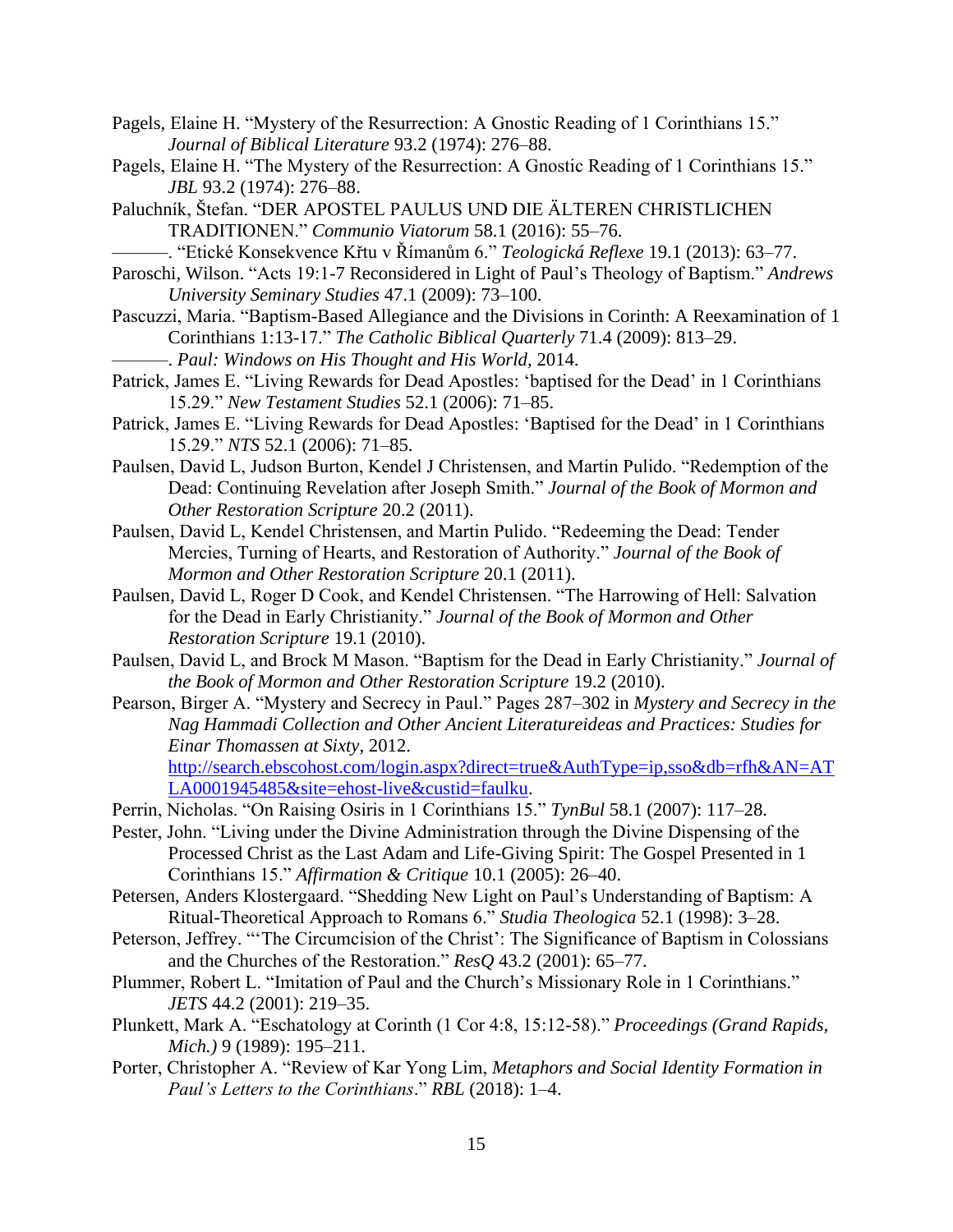- Porter, Stanley E., and Anthony R. Cross, eds. *Dimensions of Baptism: Biblical and Theological Studies*. LNTS/JSNTSup 234. London: Sheffield Academic, 2002.
- Pratt, Richard L., Jr. *I and II Corinthians*. Holman New Testament Commentary. Edited by Max Anders. Nashville: Broadman and Holman, 2000.
- Prothro, James B. "The Strange Case of Δικαιόω in the Septuagint and Paul: The Oddity and Origins of Paul's Talk of 'Justification.'" *Zeitschrift Für Die Neutestamentliche Wissenschaft Und Die Kunde Der Älteren Kirche* 107.1 (2016): 48–69.
- Quarshie, B Y. "Bible Studies on Translation in Christian History: Movement and Stability in the Same Pot--Reflections on 1 Corinthians." *Journal of African Christian Thought* 13.2 (2010): 17–20.
- Raeder, Maria. "Vikariatstaufe in 1 Cor 15:29." *ZNW* 46.3–4 (1955): 258–60.
- Rahlfs, Alfred, and Robert Hanhart, eds. *Septuaginta*. 2nd ed. Stuttgart: Deutsche Bibelgesellschaft, 2007.
- Reaume, John D. "Another Look at 1 Corinthians 15:29, 'Baptized for the Dead.'" *BSac* 152.608 (1995): 457–75.
- Reno, Joshua M. "Γυνὴ Τοῦ Πατρός: Analytic Kin Circumlocution and the Case for Corinthian Adultery." *Journal of Biblical Literature* 135.4 (2016): 827–47.
- Ridderbos, Herman N. *Paul: An Outline of His Theology*. Grand Rapids: Eerdmans, 1997.
- Rissi, Mathias. *Die Taufe für die Toten: ein Beitrag zur paulinischen Tauflehre*. Zwingli, 1969.
- Robertson, A. T. *A Grammar of the Greek New Testament in the Light of Historical Research*. New York: Hodder and Stoughton, 1914.
- Robertson, A. T., and Alfred Plummer. *A Critical and Exegetical Commentary on the First Epistle of St Paul to the Corinthians*. 2nd ed. ICC. 1914; repr., Edinburgh: T. & T. Clark, 1929.
- Robinson, John A T Bp. "Traces of a Liturgical Sequence in 1 Corinthians 16:20-24." *The Journal of Theological Studies* 4.1 (1953): 38–41.
- Rogers, James R. "Baptism for the Dead." *Biblical Horizons Newsletter*, 1995.
- Rosser, Brian S. "Temple Prostitution in 1 Corinthians 6:12–20." *NovT* 40.4 (1998): 336–51.
- Roukema, Riemer. "Origen's Interpretation of 1 Corinthians 15." Pages 329–42 in *Gelitten -- Gestorben -- Auferstanden: Passions- Und Ostertraditionen Im Antiken Christentum*. Tübingen, Germany: Mohr Siebeck, 2010.
- Ru, G de. "De Doop van Israël Tussen Egypte En de Sinaï." *NTT* 21.5 (1967): 348–69.
- Sabatier, Pierre. *Bibliorum Sacrorum Latinae Versiones Antiquae Seu Vetus Italica*. Reims, 1739–1749; repr., Reims and Paris, 1751–1753.
- Salter, Martin C. "Does Baptism Replace Circumcision?: An Examination of the Relationship between Circumcision and Baptism in Colossians 2:11-12." *Themelios* 35.1 (2010): 15– 29.
- Sampley, J. Paul. "The First Letter to the Corinthians." Pages 393–770 in *Acts-First Corinthians*. Edited by Leander E. Keck, Thomas G. Long, David L. Petersen, Bruce C. Birch, John J. Collins, Katheryn Pfisterer, William L. Lane, James Earl Massey, Gail R. O'Day, et al. Vol. 10 of *New Interpreter's Bible*. Nashville: Abingdon, 2002.
- SBL Press. "SBL Handbook of Style: Explanations, Clarifications, and Expansions." Weblog. *SBL Handbook of Style: Explanations, Clarifications, and Expansions*, n.d. [https://sblhs2.com/.](https://sblhs2.com/)
- Scaer, David P. "Luther's Concept of the Resurrection in His Commentary on 1 Corinthians 15." *Concordia Theological Quarterly* 47.3 (1983): 209–24.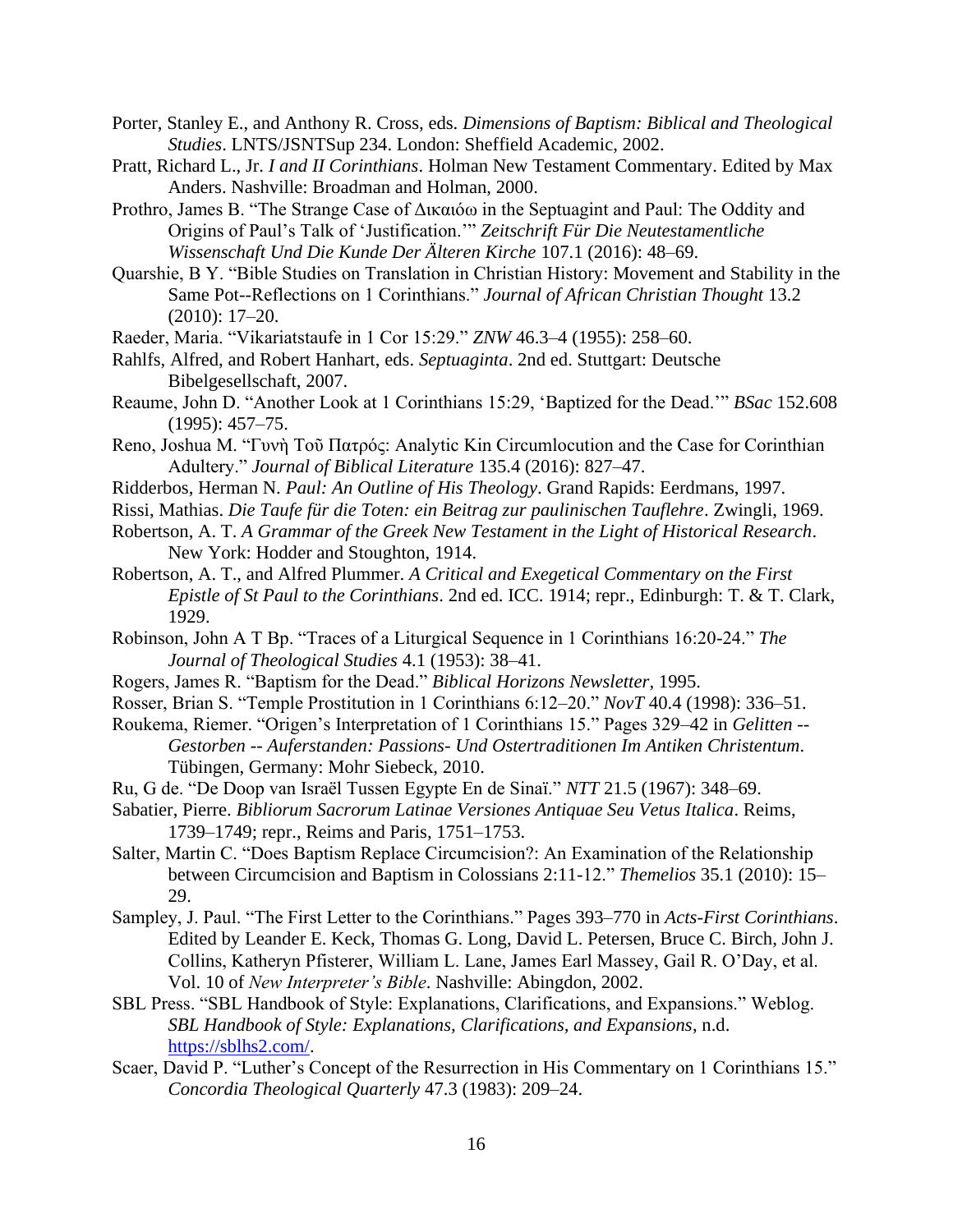- Schell, Vitor Hugo. "O SIGNIFICADO DO BATISMO PARA A VIDA CRISTÃ A PARTIR DE ROMANOS 6.1-11." *Vox Scripturae* 24.2 (2016): 69–97.
- Schenck, Kenneth. *1 & 2 Corinthians: A Commentary for Bible Students*. Wesleyan Bible Commentary. Indianapolis, IN: Wesleyan Publishing House, 2006.
- Schmithals, Walter, and Clayton N. Jefford. "The Pre-Pauline Tradition in 1 Corinthians 15:20– 28." *PRSt* 20.4 (1993): 357–80.
- Schnabel, Eckhard J. *Der erste Brief des Paulus an die Korinther*. HTA. Wuppertal: Brockhaus, 2006.
	- ———. "The Objectives of Change, Factors of Transformation, and the Causes of Results: The Evidence of Paul's Corinthian Correspondence." *TrinJ* 26.2 (2005): 179–204.
- Schnackenburg, Rudolf. "Baptism for the Dead." Pages 95–103 in *Baptism in the Thought of St. Paul*. Translated by G. R. Beasley-Murray. New York: Herder and Herder, 1964.
- ———. *Baptism in the Thought of St. Paul: A Study in Pauline Theology*. Basil Blackwell, 1964. Schnelle, Udo. *Apostle Paul: His Life and Theology*. Translated by M. Eugene Boring. Grand
- Rapids: Baker Academic, 2003.

Scholz, Daniel J. *The Pauline Letters: Introducing the New Testament*. Winona, MN: Anselm Academic, 2013.

- Schrage, Wolfgang. *1Kor 15,1–16,24*. EKKNT 7/Der erste Brief an die Korinther 4. Zürich: Benziger, 2001.
- Schweitzer, Albert. *The Mysticism of Paul the Apostle*. Translated by William Montgomery. Baltimore: Johns Hopkins University, 1998.
- Schweizer, Eduard. "1 Corinthians 15:20-28 as Evidence of Pauline Eschatology and Its Relation to the Preaching of Jesus." Pages 120–32 in *Saved by Hope: Essays in Honor of Richard C Oudersluys*. Grand Rapids: Eerdmans Pub Co, 1978.
- Schwertner, Siegfried M. *Internationales Abkürzungsverzeichnis für Theologie und Grenzgebiete*. 3rd ed. Berlin: De Gruyter, 2014.
- Scott, Ian W. *Paul's Way of Knowing: Story, Experience, and the Spirit*. Grand Rapids: Baker, 2008.
- Seager, Robin. "The Corinthian War." Pages 97–119 in *The Fourth Century BC*. Edited by D. M. Lewis, John Boardman, Simon Hornblower, and M. Ostwald. 2nd ed. Cambridge Ancient History 6. Cambridge: Cambridge University Press, 1994. [http://universitypublishingonline.org/ref/id/histories/CBO9781139054331A010.](http://universitypublishingonline.org/ref/id/histories/CBO9781139054331A010)
- Shack, Jennifer. "A Text without 1 Corinthians 14.34–35?: Not According to the Manuscript Evidence." *JGRChJ* 10.4 (2014): 90–112.
- Sharp, Daniel B. "Vicarious Baptism for the Dead: 1 Corinthians 15:29." *Studies in the Bible and Antiquity* 6 (2014): 36–66.
- Siikavirta, Samuli. *Baptism and Cognition in Romans 6-8: Paul's Ethics beyond "Indicative" and "Imperative."* Wissenschaftliche Untersuchungen Zum Neuen Testament 2/407. Tübingen: Mohr Siebeck, 2015.
- Skinner, Matthew L. *A Companion to the New Testament. Paul and the Pauline Letters*. Waco, Texas: Baylor University Press, 2018.
- Smalley, Stephen S. "Spiritual Gifts and 1 Corinthians 12-16." *Journal of Biblical Literature* 87.4 (1968): 427–33.
- Smit, Joop F. M. "'Do Not Be Idolaters': Paul's Rhetoric in First Corinthians 10:1–22." *NovT* 39.1 (1997): 40–53.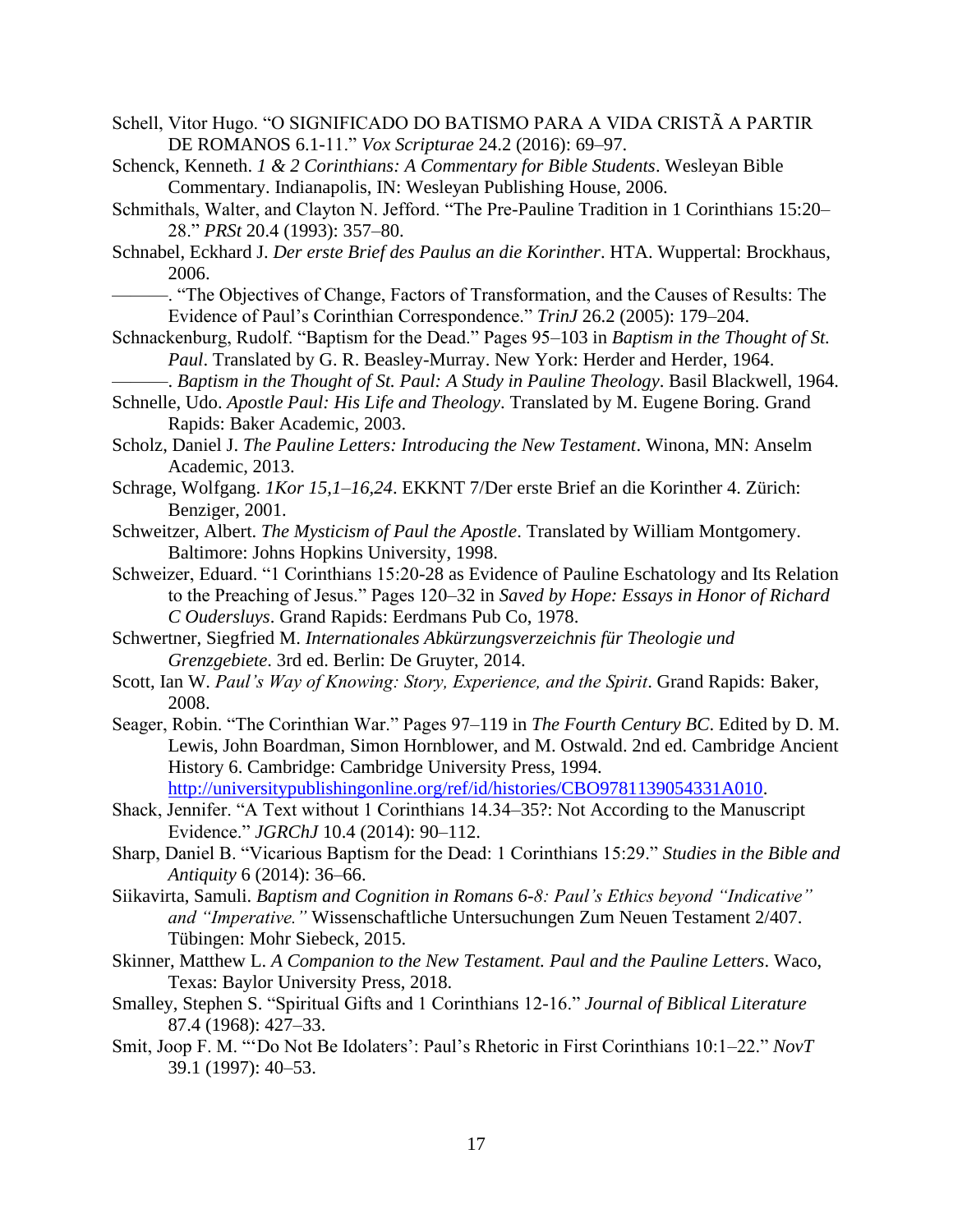- ———. "'What Is Apollos? What Is Paul?': In Search for the Coherence of First Corinthians 1:10–4:21." *NovT* 44.3 (2002): 231–51.
- Smit, Peter-Ben. "Ritual Failure in Romans 6." *Hervormde Teologiese Studies* 72.4 (2016): 1– 13.
- Soards, Marion L. *1 Corinthians*. Peabody, MA: Hendrickson, 1999.
- Society of Biblical Literature. *The SBL Handbook of Style*. 2nd ed. Atlanta: SBL, 2014.
- Soyars, Jonathan E. *The Shepherd of Hermas and the Pauline Legacy*. NovTSup 176. Leiden: Brill, 2019.
- Spurgeon, Andrew. *1 Corinthians: An Exegetical and Contextual Commentary*. India Commentary on the New Testament. Minneapolis: Fortress Press, 2017.
- Stanley, Christopher D. *Paul and the Language of Scripture: Citation Technique in the Pauline Epistles and Contemporary Literature*. SNTSMS 74. Cambridge: Cambridge University Press, 1992.
- Stanley, David Michael. *Christ's Resurrection in Pauline Soteriology*. AnBib 13. Rome: Pontifical Biblical Institute, 1961.
- Stark, J. David. "Enthymemes, Hermeneutics, and Scripture in Romans." Paper presented at the annual meeting of the SBL. Boston, 18 November 2017.
- ———. "Rewriting Prophets in the Corinthian Correspondence: A Window on Paul's Hermeneutic." *BBR* 22.2 (2012): 225–49.
	- ———. *Sacred Texts and Paradigmatic Revolutions: The Hermeneutical Worlds of the Qumran Sectarian Manuscripts and the Letter to the Romans*. Jewish and Christian Texts in Contexts and Related Studies 16. Edited by James H. Charlesworth. New York: Bloomsbury T&T Clark, 2013.
- ———. "The Chicago and SBL Manuals." *J. David Stark*, 11 October 2017. [http://jdavidstark.com/the-chicago-and-sbl-manuals/.](http://jdavidstark.com/the-chicago-and-sbl-manuals/)
- Starling, David. "'Nothing beyond What Is Written'?: I Corinthians and the Hermeneutics of Early Christian Theologia." *Journal of Theological Interpretation* 8.1 (2014): 45–62.
- Staudt, Darina. *Der Eine Und Einzige Gott: Monotheistische Formeln Im Urchristentum Und Ihre Vorgeschichte Bei Griechen Und Juden*. Novum Testamentum et Orbis Antiquus, Studien Zur Umwelt Des Neuen Testaments Bd. 80. Göttingen: Vandenhoeck & Ruprecht, 2012.
- Sterling, Gregory E. "'Wisdom among the Perfect': Creation Traditions in Alexandrian Judaism and Corinthian Christianity." *NovT* 37.4 (1995): 355–84.
- Still III, E. Coye. "Divisions over Leaders and Food Offered to Idols: The Parallel Thematic Structures of 1 Corinthians 4:6–21 and 8:1–11:1." *TynBul* 55.1 (2004): 17–41.
- Stolle, Volker. "Taufe Und Buße: Luthers Interpretation von Röm 6,3-11." *Kerygma Und Dogma* 53.1 (2007): 2–34.
- Stone, Michael E. "Michael E. Stone, Ph.D." *Michael E. Stone, Ph.D.*, n.d. [http://apocryphalstone.com/.](http://apocryphalstone.com/)
- Suggit, John N. "The Eucharist as Eschatological Proclamation, According to St. Paul." *Neotestamentica* 21.1 (1987): 11–24.
- Sumney, Jerry L. "Post-Mortem Existence and Resurrection of the Body in Paul." *HBT* 31.1 (2009): 12–26.
- Szabados, Ádám. "The Spirit in Baptism and the Lord's Supper: An Exegesis of 1 Corinthians 12:13." *Studia Universitatis Babeș-Bolyai. Theologia Reformata Transylvaniensis* 61.1 (2016): 19–41.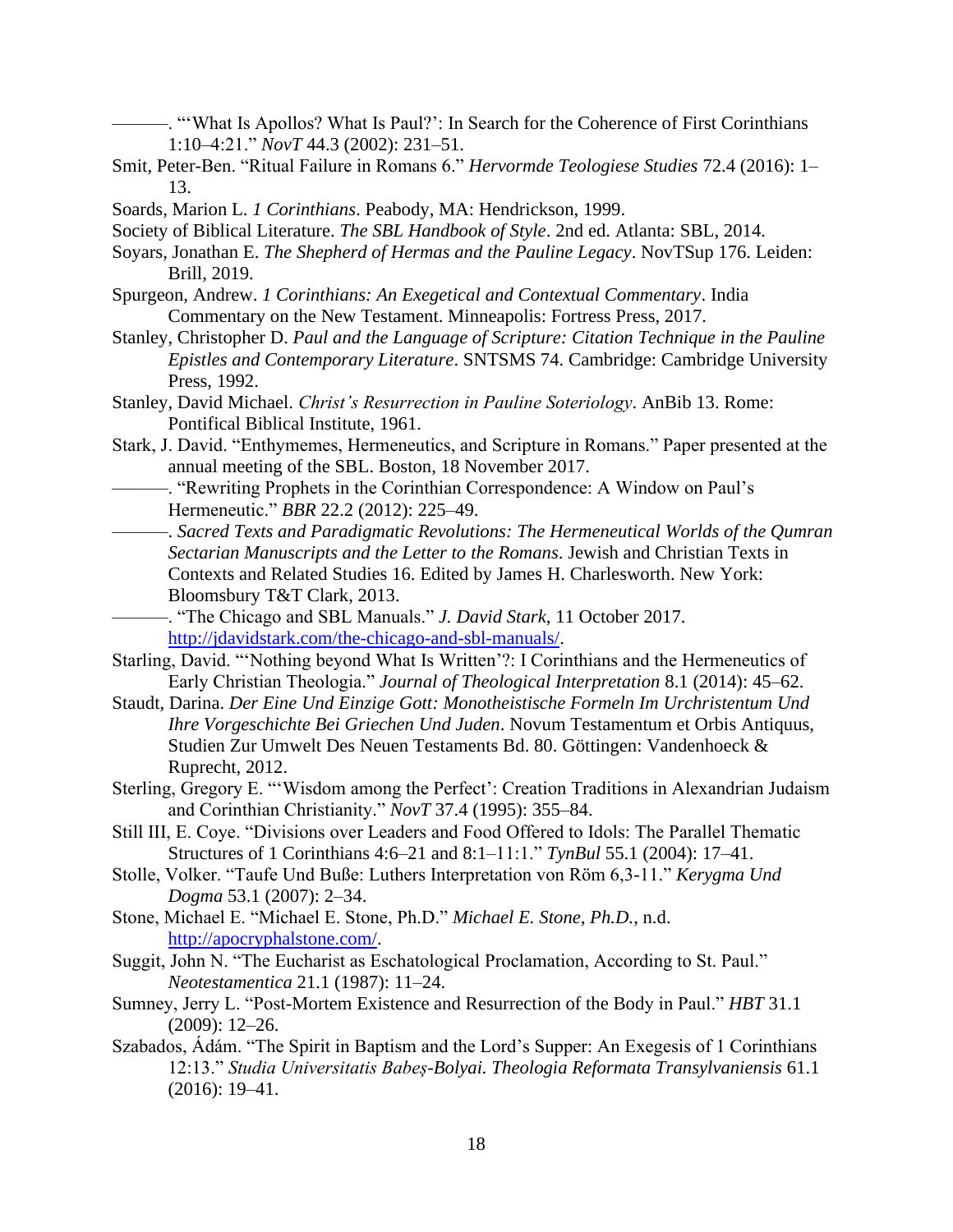- Tamez, Elsa. "1 Corinthians 15:1-58: A Latin American Perspective." Pages 185–88 in *Return to Babel: Global Perspectives on the Bible*. Louisville, Ky.: Westminster John Knox Press, 1999.
- Taylor, Nicholas. *Paul on Baptism: Theology, Mission and Ministry in Context*. Eugene, OR: Wipf & Stock, 2017.
- Taylor, Nicholas H. "Baptism for the Dead (1 Cor 15:29)?" *Neot* 36.1–2 (2002): 111–20. ———. "Cognitive Dissonance and Early Christianity: A Theory and Its Application Reconsidered." *R&T* 5 (1998): 138–53.

———. *Paul, Antioch and Jerusalem*. Sheffield: Sheffield Academic, 1992.

- ———. "The Social Nature of Conversion in the Early Christian World." Pages 124–32 in *Modelling Early Christianity: Social-Scientific Studies of the New Testament in Its Context*. Edited by Philip Francis Esler. St. Andrews Conference on New Testament Interpretation and the Social Sciences. New York: Routledge, 1995.
- Taylor, Nicholas (Nicholas H). "Baptism for the Dead (1 Cor 15:29)?" *Neotestamentica* 36.1–2 (2002): 111–20.
- Thiselton, Anthony C. "Luther and Barth on 1 Corinthians 15: Six Theses for Theology in Relation to Recent Interpretation." Pages 258–89 in *Bible, the Reformation and the Church: Essays in Honour of James Atkinson*. Sheffield, Eng: Sheffield Academic, 1995.
- Thiselton, Anthony C. "Realized Eschatology in Corinth." *NTS* 24 (1978): 510–26. ———. *The First Epistle to the Corinthians: A Commentary on the Greek Text*. NIGTC. Grand Rapids: Eerdmans, 2000.
- Thompson, K. C. "I Corinthians 15, 29 and Baptism for the Dead." Pages 647–59 in *SE*. Vol. II of. Edited by F. L. Cross. Berlin: Akademie, 1964.
- Treier, Daniel J. *Introducing Theological Interpretation of Scripture: Recovering a Christian Practice*. Grand Rapids: Baker Academic, 2008.
- Trotti, John B. "1 Corinthians 1:18–31." *Int* 45.1 (1991): 63–66.
- Tvedtnes, John A. "The Quick and the Dead." *FARMS Review* 19.2 (2007): 215–37.
- University of Chicago Press. *The Chicago Manual of Style*. 17th ed. Chicago: University of Chicago Press, 2017.
- Vahrenhorst, Martin. *Kultische Sprache in den Paulusbriefen*. Mohr Siebeck, 2008.
- Vanhoye, Albert. *L' Apôtre Paul: Personnalité, Style et Conception Du Ministère*. Bibliotheca Ephemeridum Theologicarum Lovaniensium 73. Leuven: Uitgeverij Peeters, 1986. [http://search.ebscohost.com/login.aspx?direct=true&AuthType=ip,sso&db=rfh&AN=AT](http://search.ebscohost.com/login.aspx?direct=true&AuthType=ip,sso&db=rfh&AN=ATLA0001038404&site=ehost-live&custid=faulku) [LA0001038404&site=ehost-live&custid=faulku.](http://search.ebscohost.com/login.aspx?direct=true&AuthType=ip,sso&db=rfh&AN=ATLA0001038404&site=ehost-live&custid=faulku)
- Vassiliadis, Petros. "The Biblical (New Testament) Foundation of Baptism: Baptismal Theology as a Prerequisite of Eucharistic Theology." *The Greek Orthodox Theological Review* 60.3–4 (2015): 11–44.
- Verbruggen, Jan. "Of Muzzles and Oxen: Deuteronomy 25:4 and 1 Corinthians 9:9." *JETS* 49.4 (2006): 699–711.
- Vincent, Arthur. "Baptism and Evangelism." *Currents in Theology and Mission* 4.1 (1977): 43– 46.
- Vlachos, Chris Alex. "Law, Sin, and Death: An Edenic Triad?: An Examination with Reference to 1 Corinthians 15:56." *JETS* 47.2 (2004): 277–98.
- Vorster, Willem S. "The Religio-Historical Context of the Resurrection of Jesus and Resurrection Faith in the New Testament." *Neotestamentica* 23.2 (1989): 159–75.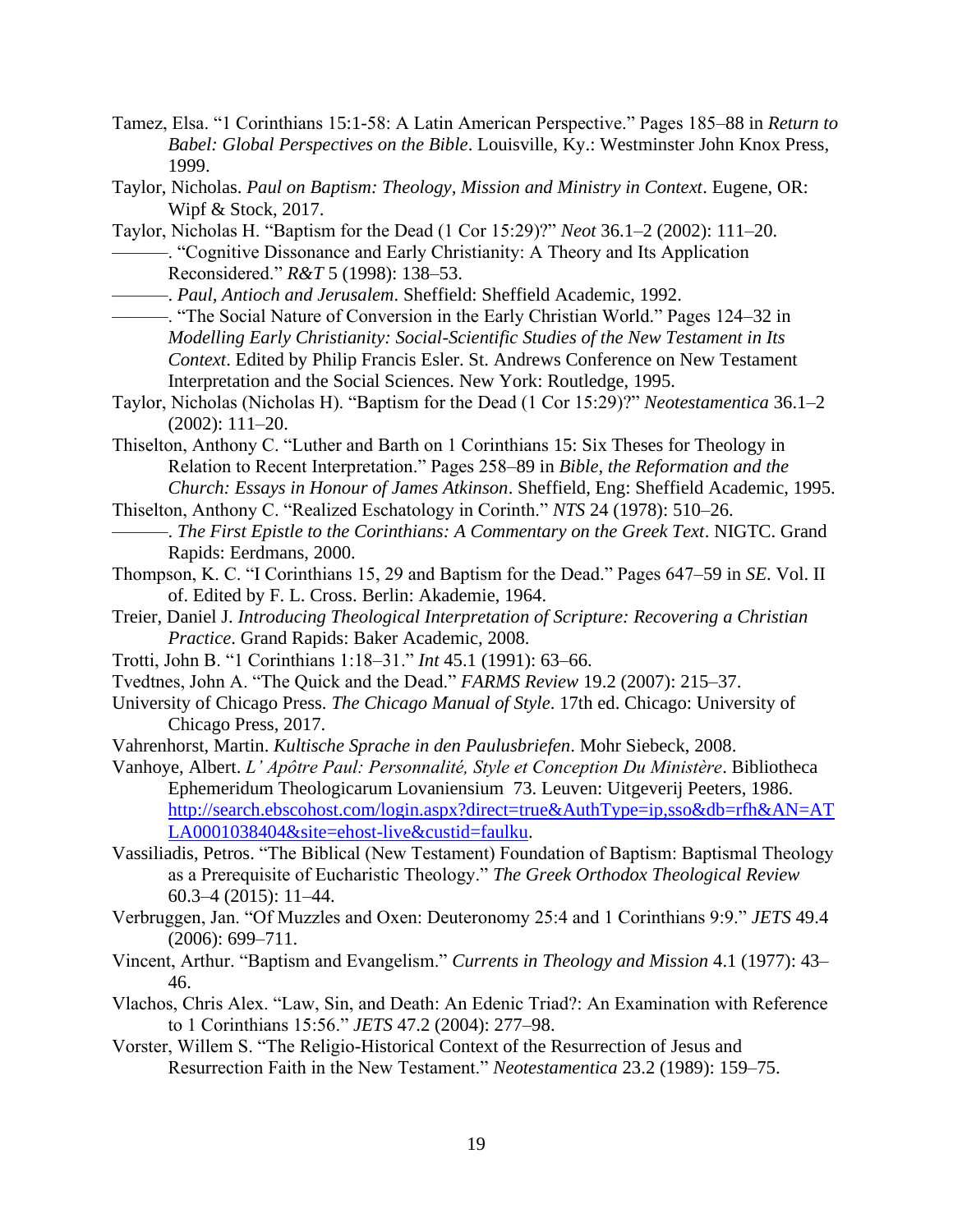- Wagner, Günter. *Pauline Baptism and the Pagan Mysteries: The Problem of the Pauline Doctrine of Baptism in Romans VI.1-11, in the Light of Its Religio-Historical "Parallels."* Oliver & Boyd, 1967.
- Wagner, J Ross. "Baptism 'into Christ Jesus' and the Question of Universalism in Paul." *Horizons in Biblical Theology* 33.1 (2011): 45–61.
- Walker, William O. "1 Corinthians 2:6–16: A Non-Pauline Interpolation?" *JSNT* 47 (1992): 75– 94.
	- ———. "1 Corinthians 15:29–34 as a Non-Pauline Interpolation." *CBQ* 69.1 (2007): 84–103.
- Washburn, David. *A Catalog of Biblical Passages in the Dead Sea Scrolls*. Atlanta: Society of Biblical Literature, 2002.
- Watson, Duane F. "Paul's Rhetorical Strategy in 1 Corinthians 15." Pages 231–49 in *Rhetoric and the New Testament: Essays from the 1992 Heidelberg Conference*. Sheffield, Eng: JSOT Pr, 1993.
- Webber, Randall C. "A Note on 1 Corinthians 15:3-5." *Journal of the Evangelical Theological Society* 26.3 (1983): 265–69.
- Wedderburn, A. J. M. *Baptism and Resurrection: Studies in Pauline Theology against Its Graeco-Roman Background*. WUNT 44. Tübingen: Mohr Siebeck, 1987; Eugene, OR: Wipf & Stock, 2011.
- Wedderburn, A J M. "The Problem of the Denial of the Resurrection in 1 Corinthians 15." *Novum Testamentum* 23.3 (1981): 229–41.
	- ———. "The Soteriology of the Mysteries and Pauline Baptismal Theology." *Novum Testamentum* 29.1 (1987): 53–72.

Wegener, Mark I. "The Rhetorical Strategy of 1 Corinthians 15." *CurrTM* 31.6 (2004): 438–55.

- Wellum, Stephen J. "Christ's Resurrection and Ours (1 Corinthians 15)." *The Southern Baptist Journal of Theology* 6.3 (2002): 76–93.
- White, Joel R. "'Baptized on account of the Dead': The Meaning of 1 Corinthians 15:29 in Its Context." *JBL* 116.3 (1997): 487–99.
	- ———. "Recent Challenges to the *Communis Opinio* on 1 Corinthians 15.29." *CBR* 10.3 (2012): 379–95.
- Wierød, Ole. "Dåben i 1 Kor 15:29." *Dansk Teologisk Tidsskrift* 50.1 (1987): 54–58.
- Wilk, Florian. "Isaiah in 1 and 2 Corinthians." Pages 133–58 in *Isaiah in the New Testament*. Edited by Steve Moyise and M. J. J. Menken. New York: T. & T. Clark, 2005.
- Williams, Guy. "An Apocalyptic and Magical Interpretation of Paul's 'Beast Fight' in Ephesus (1 Corinthians 15:32)." *JTS* 57.1 (2006): 42–56.
- Williams, H. H. Drake. "Encouragement to Persevere: An Exposition of 1 Corinthians 15:58." *ERT* 32.1 (2008): 74–81.
- Wilson, Jack H. "Corinthians Who Say There Is No Resurrection of the Dead." *Zeitschrift Für Die Neutestamentliche Wissenschaft Und Die Kunde Der Älteren Kirche* 59.1–2 (1968): 90–107.
- Wilson, Walter. *Pauline Parallels: A Comprehensive Guide*. 1st ed. Louisville: Westminster John Knox, 2009.
- Winger, Thomas M. "The Reformation of Sanctification: Biblical Reflections on the Reformation." *Lutheran Theological Review* 29 (2017): 109–25.
- Winter, Bruce W. *After Paul Left Corinth*. Grand Rapids: Eerdmans, 2001.
- Winter, Paul. "1 Corinthians 15:36-37." *Novum Testamentum* 2.2 (1957): 142–50.